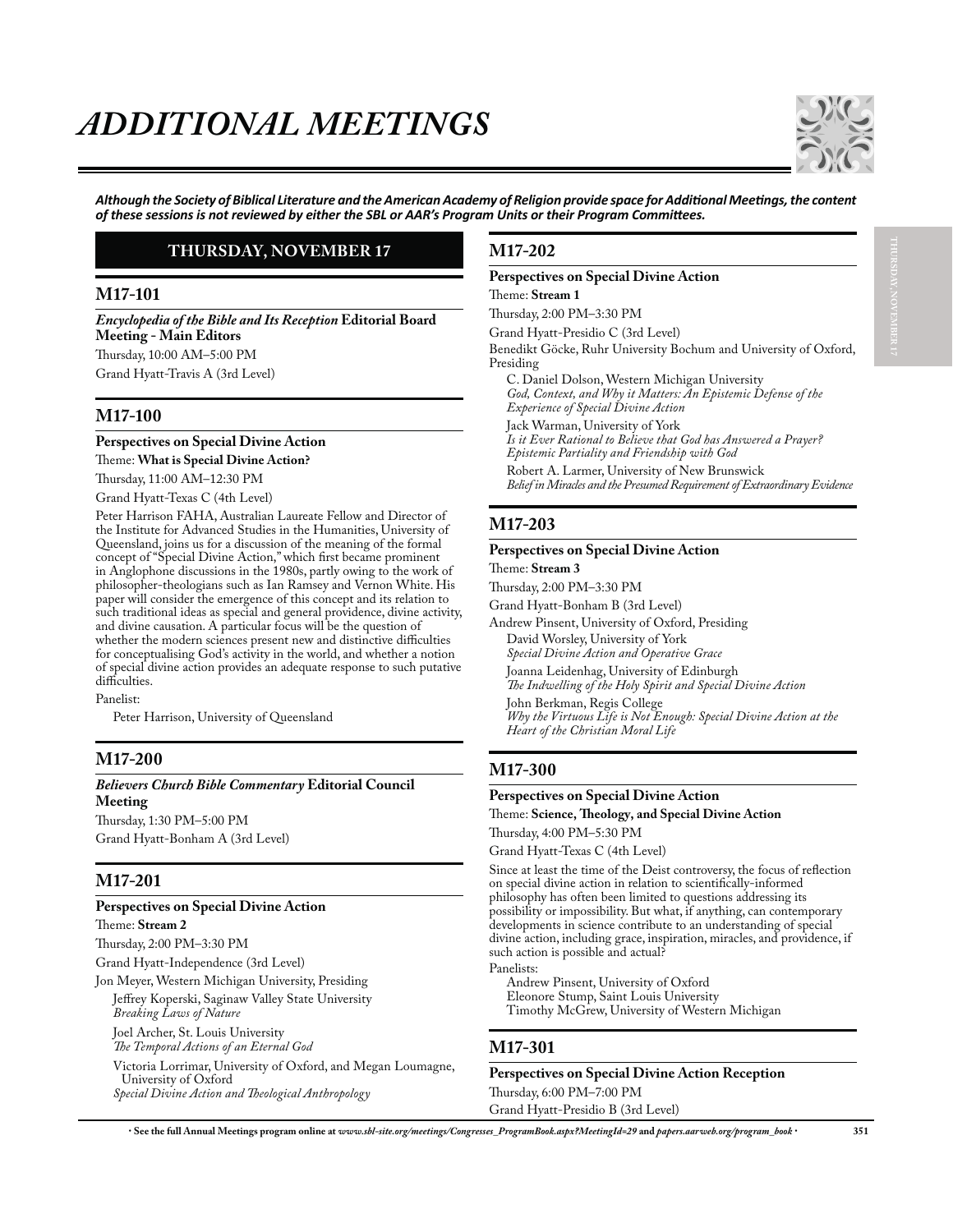# **FRIDAY, NOVEMBER 18**

### **M18-2**

### **Lutheran Women in Theological and Religious Studies** Theme: **Reforming Reproductive Justice: Lutheran Resources and Voices**

Friday, 8:00 AM–5:30 PM

Convention Center-214B (2nd Level - West)

Lutheran Women in Theological and Religious Studies (LWTRS), as well as some local Lutheran rostered women, gather annually for scholarship, worship, and friendship. Lutheran women scholars, graduate students, and women who teach or study at Lutheran institutions are invited. Papers, a business meeting, worship, and meals comprise the day. For questions or to register and make a dinner reservation, please contact Marit Johnson at *marit.johnson@elca.org* or at 773.380.2789 after August 31, 2016.

# **M18-100**

### **Perspectives on Special Divine Action**

Theme: **Stream 6**

Friday, 9:00 AM–10:30 AM

Grand Hyatt-Independence (3rd Level)

C. Daniel Dolson, Western Michigan University, Presiding Paul Allen, Concordia University

*Divine Illumination: Augustine, Lonergan, and Divine Action* Benedikt Göcke, University of Oxford

*A Scientific Theology? A Programmatic Account of the Problems and Prospects for a Confessional and Scientific Theology*

Faisal Bernal Higuita, Universidad de la Costa *Worldviews: Glasses to "See" the Special Divine Action*

## **M18-101**

### **Perspectives on Special Divine Action**

Theme: **Stream 4**

Friday, 9:00 AM–10:30 AM

Grand Hyatt-Presidio C (3rd Level)

Andrew Pinsent, University of Oxford, Presiding Matthew Shea, St. Louis University *Divine Concurrence and Evil*

Simon Kopf, University of Oxford *Can Natural Causation also Be Special Divine Action? The Role of Appetites in the Realisation of Providential Ends*

Zita Toth, Fordham University *Miracles against Nature and Causal Powers*

## **M18-102**

### **Perspectives on Special Divine Action** Theme: **Stream 5**

Friday, 9:00 AM–10:30 AM

Grand Hyatt-Bonham B (3rd Level)

Jon Meyer, Western Michigan University, Presiding

Daniel Lim, Renmin University of China *Divine Action, Non-Reductive Physicalism, and Experimental Philosophy*

Joshua Mugg, Indiana University, Kokomo *Special Divine Action Cannot Help Interactive Dualism*

Scott Hill, Auburn University *Aquinas, Desert, and Petitionary Prayer*

## **M18-103**

*Believers Church Bible Commentary* **Editorial Council Meeting** Friday, 9:00 AM–12:00 PM

Grand Hyatt-Bonham A (3rd Level)

## **M18-104**

**Forum for Theological Exploration Alumni Consultation** Friday, 9:00 AM–12:00 PM

Convention Center-216 (2nd Level - West)

## **M18-111**

# **Center for Spiritual and Ethical Education**

Theme: **Secondary School Religion Teachers Event** Friday, 9:00 AM–4:00 PM

Convention Center-006C (River Level)

# **M18-1**

### **Accordance Bible Software Training Seminar** Friday, 9:00 AM–5:00 PM

Convention Center-206A (2nd Level - West)

A free seminar which covers the new features of this cutting-edge Bible software for Windows and Mac as well as iOS, for potential, basic, and advanced level users. The morning sessions will cover the interface and search capabilities, while the afternoon is devoted to powerful new features, tools, and aids for study and teaching. Bring your own laptop or follow the projected demonstration.

The seminar training will start at 9:00 AM and end at 5:00 PM, with a break for lunch (on your own).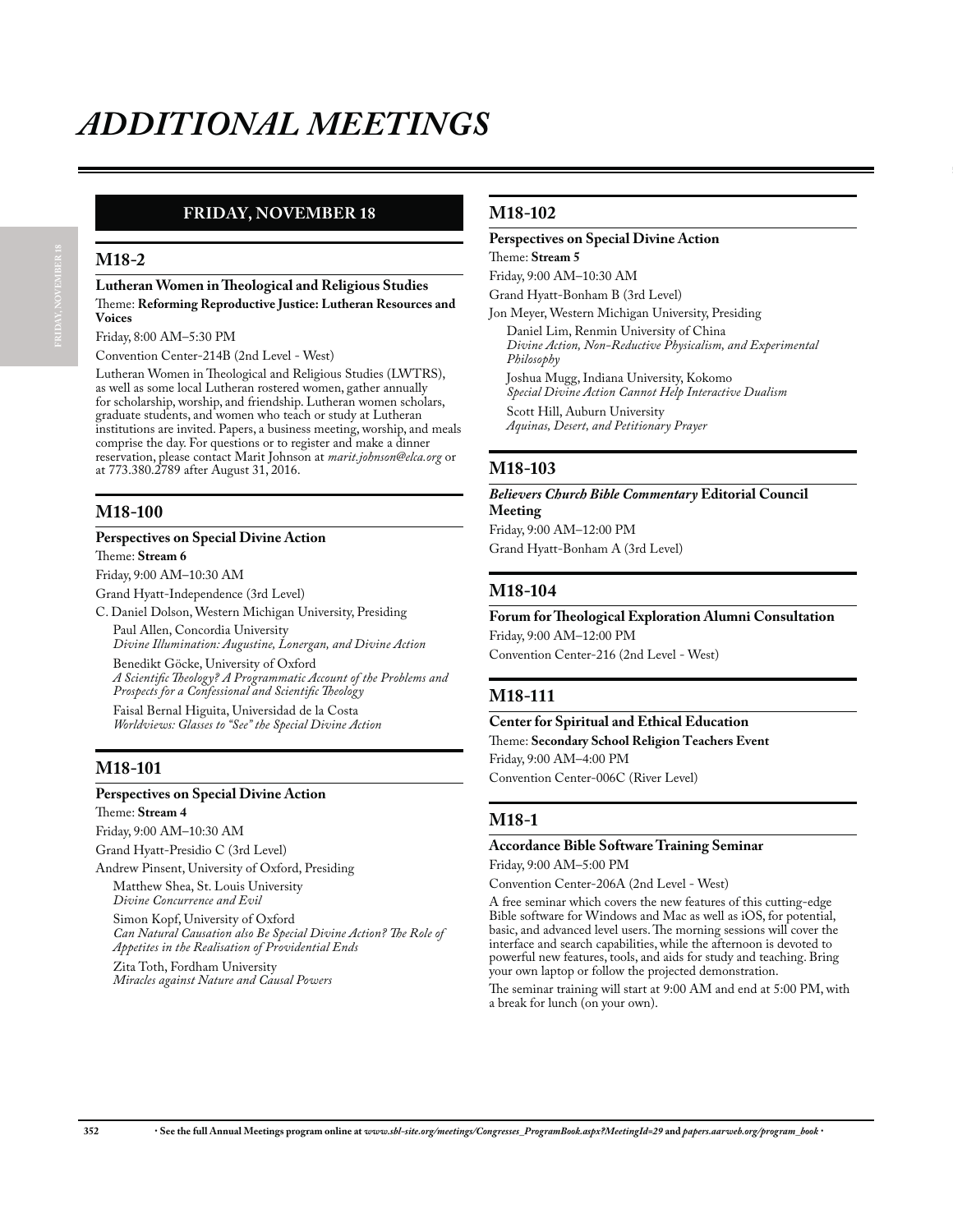

## **M18-105**

**Scriptural Reasoning Academic Network 2016 Annual Conference**

Friday, 9:00 AM–5:00 PM Marriott Riverwalk-Alamo A (2nd Level)

## **M18-112**

*Encyclopedia of the Bible and Its Reception* **Editorial Board Meeting - Main and Area Editors** Friday, 9:00 AM–5:00 PM Convention Center-005 (River Level)

## **M18-113**

*Encyclopedia of the Bible and Its Reception* **Editorial Board Meeting - Main and Area Editors** Friday, 10:30 AM–3:30 PM Convention Center-006B (River Level)

## **M18-106**

### **Perspectives on Special Divine Action** Theme: **Responding to the Challenge of Special Divine Action**

Friday, 11:00 AM–12:30 PM

Grand Hyatt-Texas C (4th Level)

At a conference in 2014, Alister McGrath gave a presentation outlining various hesitations about Special Divine Action, reflecting on scientific, cultural, and theological concerns (subsequently published as a paper in the *European Journal for Philosophy of Religion*, Vol 7 No 4, Winter 2015). This event provides an opportunity to re-examine these hesitations in the light of recent developments. In particular, Timothy McGrew will outline the various responses of the Special Divine Action project, and possible ways in which this work might be extended in future.

Alister McGrath, University of Oxford *Cultural Challenges to Contemporary Engagement with Special Divine Action*

Responding:

Timothy McGrew, Western Michigan University

## **M18-107**

### **Dharma Academy of North America (DANAM)** Theme: **Interrogating Rebirth: Hindu-Christian Debates and Their Contemporary Relevance**

Friday, 11:00 AM–1:00 PM

Marriott Riverwalk-Alamo F (2nd Level)

Jonathan Edelmann, University of Florida, Presiding Bradley Malkovsky, University of Notre Dame *Reincarnation, Purgatory, and Unsolved Questions in Catholic* 

*Eschatology* Gerald J. Larson, University of California, Santa Barbara

*Classical Yoga's Eccentric "Theism" of "Many-lives" and Its Critique of Any Theism*

Nalini Bhushan, Smith College

*The Student and His Teacher: Radhakrishnan Interprets Vedānta on Rebirth for the Missionary A.G. Hogg in Colonial India*

Jeffery D. Long, Elizabethtown College *One Life and Many Lives: An Internal Hindu-Christian Dialogue* Responding:

Francis X. Clooney, Harvard University

## **M18-114**

### **Hispanic Theological Initiative Consortium Member Council Meeting (private)** Friday, 11:00 AM–3:30 PM

Marriott Riverwalk-Alamo C (2nd Level)

## **M18-108**

**Forum on Religion and Ecology, Yale University Annual Luncheon**

Friday, 12:00 PM–2:00 PM Marriott Rivercenter-Grand J (3rd Level)

### **M18-109**

### **Bukkyo Dendo Kyokai (BDK) America Numata Chairs Coordinators Meeting** Friday, 12:00 PM–5:00 PM

Marriott Rivercenter-Grand K (3rd Level)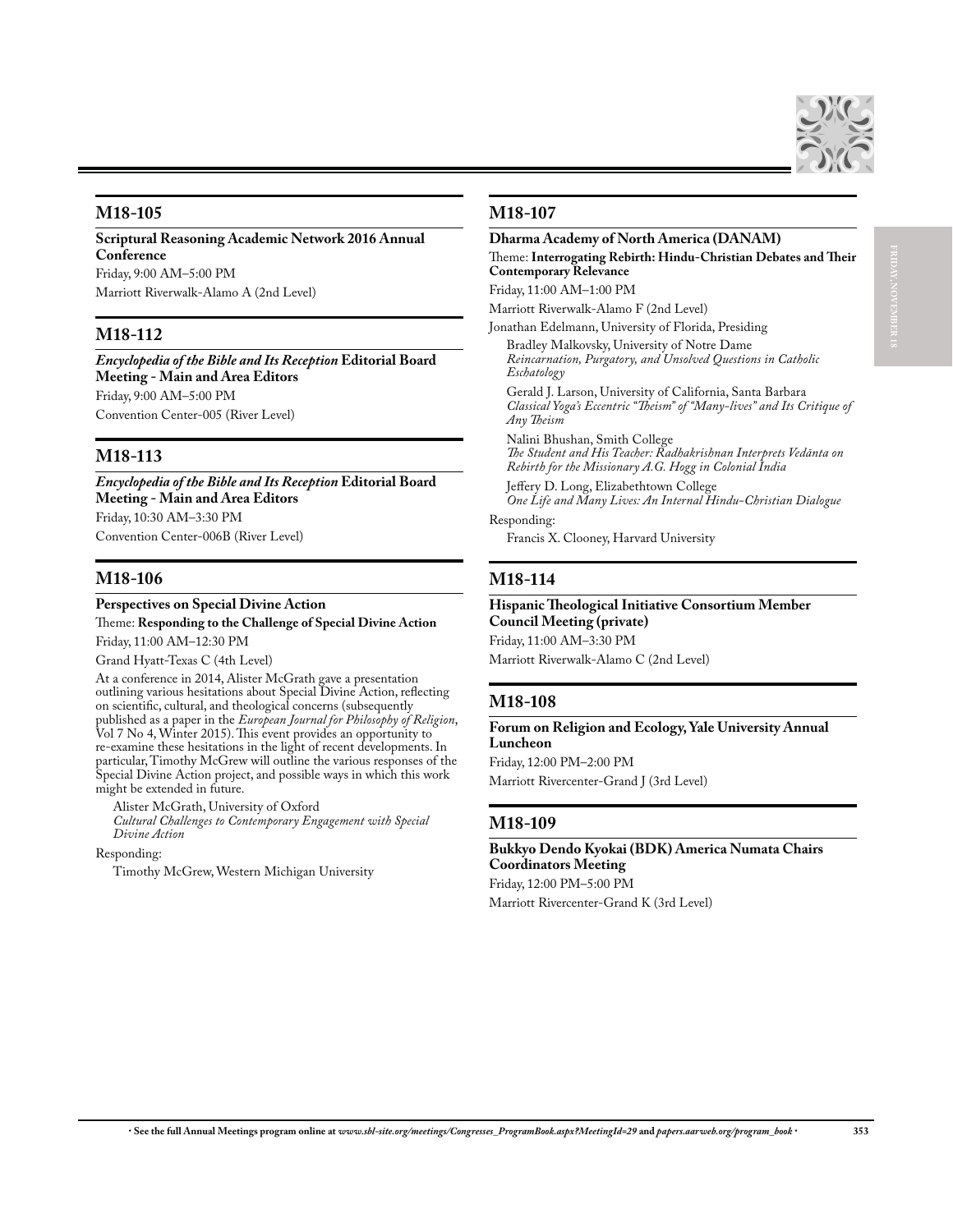# **FRIDAY, NOVEMBER 18**

### **M18-200**

**Eberhard Jüngel Research Colloquium**

Theme: **The Holy Spirit and Human Being: Engagements with Jüngel's Pneumatology and Anthropology**

Friday, 1:00 PM–3:30 PM

Hilton Palacio del Rio-La Vista DEF (Conference Center - 22nd Level)

Piotr Malysz, Samford University, and Robert David Nelson, Baker Academic & Brazos Press, Presiding

Our 2016 Colloquium agenda focuses upon Jüngel's pneumatology and theological anthropology. Jüngel has contributed to the theological discussion of the third article in a variety of interesting, important, and surprising ways. These papers offer original investigations into (1) the intersection of pneumatology and anthropology in the context of Jüngel's doctrine of justification, (2) his "vocative" anthropology in light of the cross-currency of his pneumatology and theology of human language, (3) his insights into the problems of political theology and Christian ethics, (4) the ecumenical tensions between his account of human being and action and the approach promulgated by the Catholic tradition, and (5) the event character of his anthropology and its impact on his theology of the third article. Taken as a whole, the panel demonstrates the sophisticated nature of Jüngel's theological contributions, the relevance of his thought to a number of present-day discussions, and the constructive potential his work offers.

Mark Elliott, University of St Andrews *Jüngel's Spiritually Light Pneumatology in Comparison with that of Wolfhart Pannenberg*

B. Keith Putt, Samford University *Evoking a Vocative Anthropology: Jüngel and Caputo on Political Pneumatology*

W. Travis McMaken, Lindenwood University *Theory and Praxis in Theology after Karl Barth: Jüngel and Helmut Gollwitzer in Dialogue*

David Chao, Princeton Theological Seminary *Human Being's Relation to Grace: Jüngel's Theological Anthropology in Ecumenical Perspective*

Scott Bailey, University of Virginia *The Justification Event: A Phenomenological Supplement to Jüngel's Doctrine of Justification*

## **M18-202**

### *Review and Expositor* **Editorial Board Meeting**

Friday, 1:00 PM–4:00 PM

Hilton Palacio del Rio-El Mirador B East (Conference Center - 22nd Level)

## **M18-206**

### **International Society for Science and Religion** Theme: **From Emulation to Exemplarity: Cultivating Virtue in Theology and Science**

Friday, 1:00 PM–4:30 PM

Convention Center-207A (2nd Level - West)

In ancient, patristic, and medieval thought, exemplars play an important role in the cultivation of virtue. In recent years, this ancient conception of moral formation has become the site of renewed investigation and controversy in theology, philosophy, and science. Psychologists have begun to investigate exemplars in the practice of science. Philosophers have drawn on evolutionary anthropology to suggest that apprentice learning plays a crucial role in human evolution. Linda Zagzebski has developed theories of exemplarism, while theologians and ethicists, such as Jennifer Herdt, have devoted renewed attention to the imitatio Christi. For all the enthusiasm that this multi-disciplinary proliferation has generated, it has also been met with modern anxieties and skepticism. Are exemplars merely a crutch for those who fail to act autonomously? What of independence, plurality, and critique? Surely, excellence in the practices of theology and science calls for more than mere emulation of exemplars. Insights about exemplarity in evolutionary anthropology, psychology, philosophy, and theology bear on these concerns. The ancient emphasis on exemplarity can, indeed, be refurbished for modern practices. Each paper sheds light on a different aspect of the role of exemplars in the formation of virtue in theology and science and suggests avenues for future research.

### Panelists:

Emily Dumler-Winckler, University of Notre Dame Timothy Reilly, University of Notre Dame Nathaniel Warne, University of Notre Dame Adam Willows, University of Notre Dame Responding:

Michael Spezio, Scripps College

## **M18-203**

#### *Believers Church Bible Commentary* **Editorial Council Meeting**

Friday, 1:00 PM–5:00 PM Grand Hyatt-Bonham A (3rd Level)

## **M18-207**

*Interreligious Studies and Intercultural Theology*

Theme: **Dynamics of Change and Transformation**

Friday, 2:00 PM–3:15 PM

Convention Center-006D (River Level)

The journal for *Interreligious Studies and Intercultural Theology* (*https:// journals.equinoxpub.com/index.php/ISIT/index*) features the following panels on dynamics of change and transformation within the fields of interreligious studies and intercultural theology.

Daniel Joslyn-Siemiatkoski, Seminary of the Southwest *Torah and the Engaged Commentator: Transformations in Theology and Practice*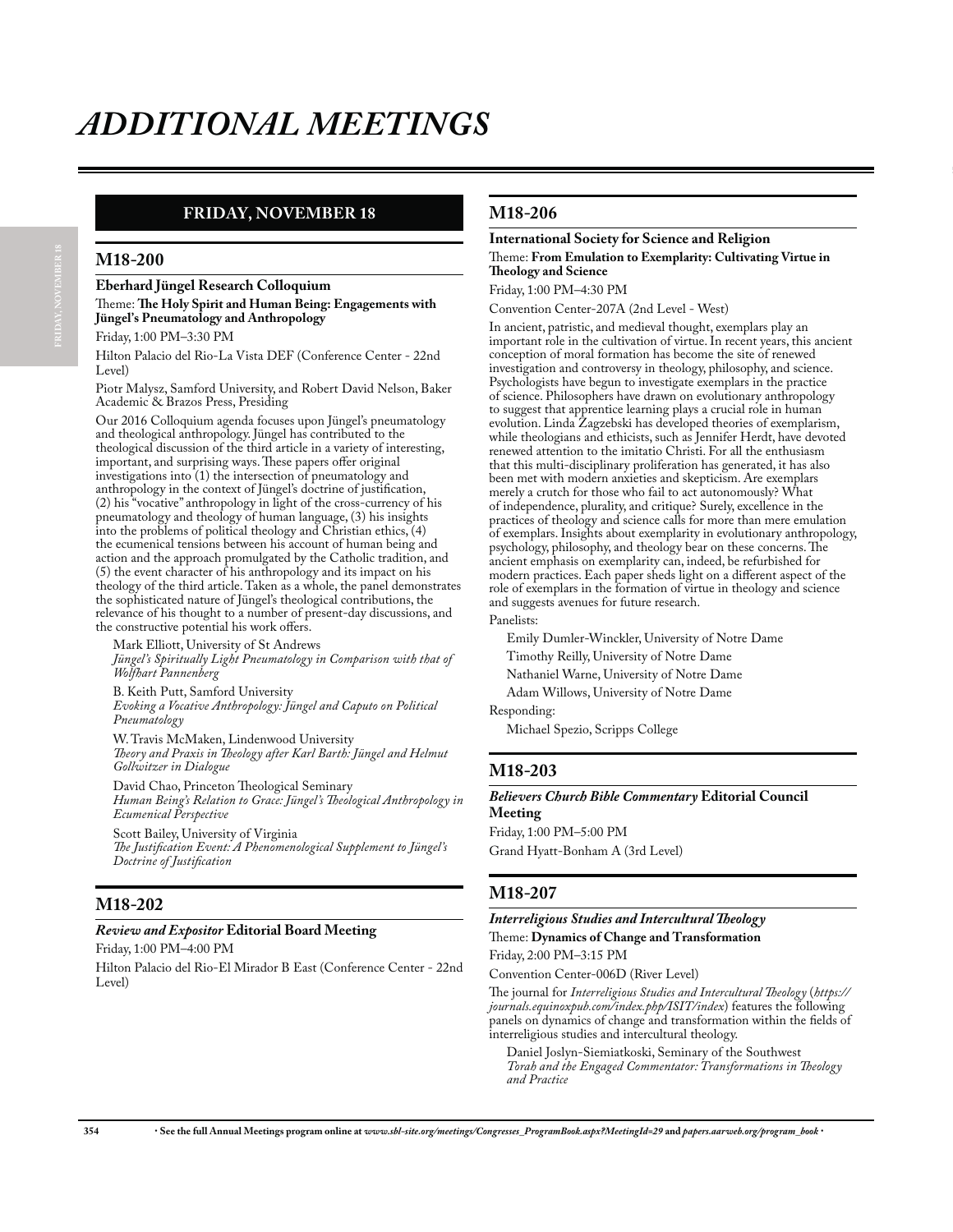

**FRIDAY, NOVEMBER 18**

Jagbir Jhutti-Johal, University of Birmingham *Lived Religion in Sikh Studies: Interfaith Marriages*

André van der Braak, VU University, Amsterdam

*Buddhist-Christian Belonging and the Nature of Religious Belonging*

Pim Valkenberg, Catholic University of America *How Has My Engagement with the Religion of Islam — or Rather, with Muslims and Muslim Theologies — Influenced My Interpretation of My Own Catholic Tradition?*

# **M18-204**

### **Perspectives on Special Divine Action** Theme: **Digital Humanities and Special Divine Action**

Friday, 2:00 PM–4:00 PM

Grand Hyatt-Texas C (4th Level)

Dr. Audenaert and colleagues from the University of Oxford and Western Michigan University will offer a presentation and demonstration of the tools developed by the Special Divine Action Project for research, teaching, and public engagement.

Panelist:

Neal Audenaert, Texas A&M University

## **M18-205**

### **Dharma Academy of North America (DANAM)**

### Theme: **The Self and I in Buddhist, Hindu, and Jain Thought** Friday, 2:00 PM–4:00 PM

Marriott Riverwalk-Alamo F (2nd Level)

Phyllis Herman, California State University, Northridge, Presiding

Tanya Storch, University of the Pacific *Revisiting Chinese Buddhist Debates on "Shen bu Mie" or "Indestructability of Soul"*

Ithamar Theodor, University of Haifa *Constructing the Aesthetic Self of the Bhagavata Purāņa* 

Jeffery D. Long, Elizabethtown College *Self, Not Self, and the Reasonableness of Rebirth*

Joseph Prabhu, California State University, Los Angeles *The Self in Aurobindo, Hegel, and Panikkar*

Christopher Chapple, Loyola Marymount University *The Self of the Jñānarnava: Jain Reflective Luminosity*

Responding:

Purushottama Bilimoria, Graduate Theological Union and University of California, Berkeley

## **M18-209**

### *Interreligious Studies and Intercultural Theology*

Theme: **Map versus Terrain**

Friday, 3:30 PM–5:00 PM

Convention Center-006D (River Level)

The journal for *Interreligious Studies and Intercultural Theology* (*https:// journals.equinoxpub.com/index.php/ISIT/index*) features the following panels on dynamics of change and transformation within the fields of interreligious studies and intercultural theology.

Paul Hedges, RSIS, Nanyang Technological University *The Dialogue of Life is Not Dialogue: Theorizing a Simplistic Category*

Mark Waters, McMurry University *Interfaith Dialogue and Contact Theory: An Interdisciplinary Approach to Interfaith Encounter*

Bin Song, Boston University *Methodology of Comparative Religion/Theology in the Context of Christian-Ruist (Confucian) Dialogue*

Dicky Sofjan, Gajah Mada University *Can Technology Prevent Intra- and Inter-Religious Conflicts? A Case for the Indonesian Interfaith Weather Station (IIWS)*

## **M18-300**

### **Dharma Academy of North America (DANAM)** Theme: **Sādhana, Self, and I: Conceptualizing Hindu Contemplative Practices**

Friday, 4:00 PM–6:00 PM

Marriott Riverwalk-Alamo F (2nd Level)

Graham M. Schweig, Christopher Newport University, Presiding Ramdas Lamb, University of Hawai'i

*The Interplay of Personality and Practice in the Rāmānanda Sampradāy*

Michael Allen, University of Virginia

*Eighteen Means to Knowing the Self: Nischaldas and the Unification of Hinduism*

Meera Kachroo, McGill University *His Own Visionary Authority: Manifesting Manidvīpā at Devīpuram*

Gopal Gupta, Florida Gulf Coast University *Contemplating the Song of Krishna's Flute: Self and Sound in the*  Bhagavata Purana

Responding:

Rita Sherma, Graduate Theological Union

## **M18-301**

### **Feminist Liberation Theologians' Network Meeting**

Friday, 4:00 PM–6:00 PM

Convention Center-215 (2nd Level - West)

Mary E. Hunt, Women's Alliance for Theology, Ethics, and Ritual, Silver Spring, MD, and Elisabeth Schüssler Fiorenza, Harvard University, Presiding

The Feminist Liberation Theologians' Network sponsored by the Women's Alliance for Theology, Ethics, and Ritual (WATER) will discuss "Intersectionality and Political Action" at its annual meeting. Speakers will look at kyriarchal structures that oppress as well as feminist theological resources/actions that are conducive of justice.

Discussion and strategizing will follow short presentations. All are welcome, so please RSVP to help us plan. Contact Mary at 301-589-2509 and *mhunt@her.com* or Elisabeth at *eschussler@hds.harvard.edu*. Panelists:

Nami Kim, Spelman College

Judith Plaskow, Manhattan College

Andrea Smith, University of California, Riverside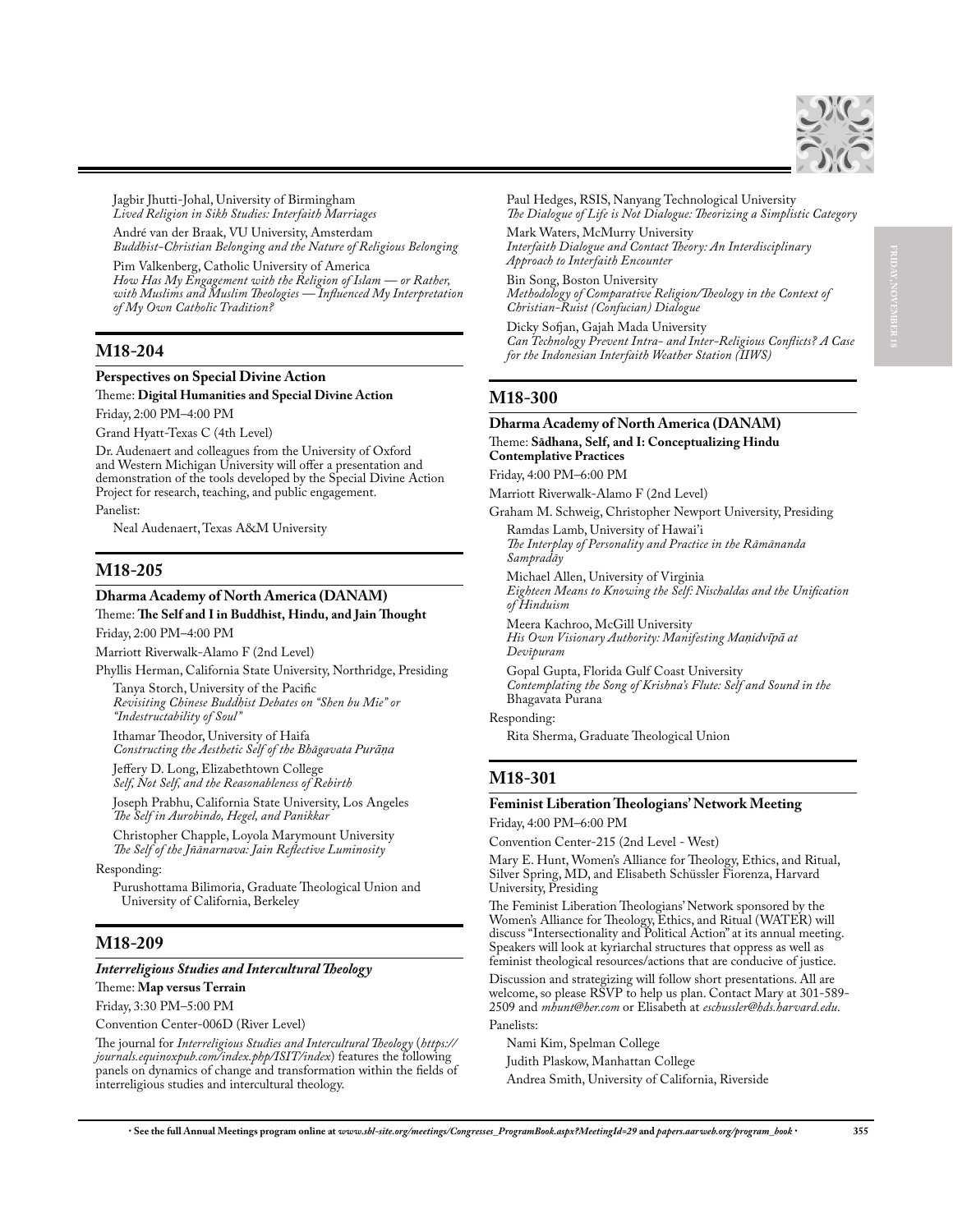# **FRIDAY, NOVEMBER 18**

### **M18-304**

**Art/s of Interpretation Group** Theme: **Theology and History of Religions at the Crossroad:** 

**Remembering James Noel** Friday, 4:00 PM–6:00 PM

Hilton Palacio del Rio-El Mirador B West (Conference Center - 22nd Level)

Randal Cummings, California State University, Northridge, and Jennifer Reid, University of Maine, Farmington, Presiding

Panelists:

Victor Anderson, Vanderbilt University

Matthew Johnson, Mount Moriah Missionary Baptist Church of North Pratt

Raymond Carr, Pepperdine University

Tracey Hucks, Davidson College

David Carrasco, Harvard University

Responding:

Charles H. Long, Chapel Hill, NC

## **M18-305**

### **Quaker Theological Discussion Group**

Theme: **Hybridity and Multi-Religious Belonging among Quakers** Friday, 4:30 PM–6:00 PM

Hilton Palacio del Rio-La Princesa (Mezzanine Level)

## **M18-307**

### **Society for the Study of Native American Sacred Traditions Annual Meeting**

Friday, 4:30 PM–6:30 PM

Hilton Palacio del Rio-La Condesa (Mezzanine Level)

Join us for a discussion of teaching methods and issues related to Native American sacred traditions, including a review of ongoing scholarship.

## **M18-308**

*Stone-Campbell Journal*

Theme: **A Conversation about Northern Israel Archaeology: Galilee and Caesarea Philippi with a Reception**

Friday, 5:00 PM–6:30 PM

Marriott Rivercenter-Grand I (3rd Level)

Mark Hamilton, Abilene Christian University, Presiding

The *SCJ* invites friends and colleagues from all streams who identify with the Stone-Campbell Movement tradition for fellowship, light refreshments, and interesting conversation. For additional information contact William Baker at *scjeditor@aol.com*.

David Fiensy, Kentucky Christian University Galilee in the Late Second Temple and Mishnaic Periods: The Archaeological Record from Cities, Towns, and Villages *(Fortress Press, 2015)*

John F. Wilson, Pepperdine University Caesarea Philippi: Banias, the Lost City of Pan *(IB Taurus, 2004)*

# **M18-309**

### **University of Oxford**

Theme: **The Atonement of Christ and the Problem of Shame** Friday, 5:00 PM–6:30 PM

Convention Center-007D (River Level)

The atonement has been traditionally understood to be a solution to the problem created by the human proneness to moral wrongdoing. This problem includes both guilt and shame. Although the problem of human guilt is theologically more central to the doctrine of the atonement, the problem of shame is something that the atonement might be supposed to remedy as well if it is to be a complete antidote to the problems generated by human wrongdoing. In this lecture, sponsored by the Ian Ramsey Centre at the University of Oxford, the panelists discuss the difference between guilt and shame and explore the different varieties of shame, and suggests ways to connect the atonement to a remedy for all the kinds of shame.

### Panelists:

Eleonore Stump, Saint Louis University Robert J. Henle, Saint Louis University

# **M18-303**

### **United Methodist Women of Color Scholars Reception and Panel**

Friday, 6:00 PM–8:00 PM Marriott Rivercenter-Grand B (3rd Level)

## **M18-310**

## **Institute for the Study of Asian American Christianity (ISAAC) 10th Year Anniversary Celebration**

Friday, 6:00 PM–8:00 PM

Marriott Riverwalk-Alamo E (2nd Level)

Join us for the 10<sup>th</sup> anniversary of ISAAC. Our executive director, Young Lee Hertig, will highlight our activities over the last decade. Our name has changed to the Innovative Space for Asian American Christianity (ISAAC) and our journal is now named *ChristianityNext*. These changes illustrate our new mission for the next decade.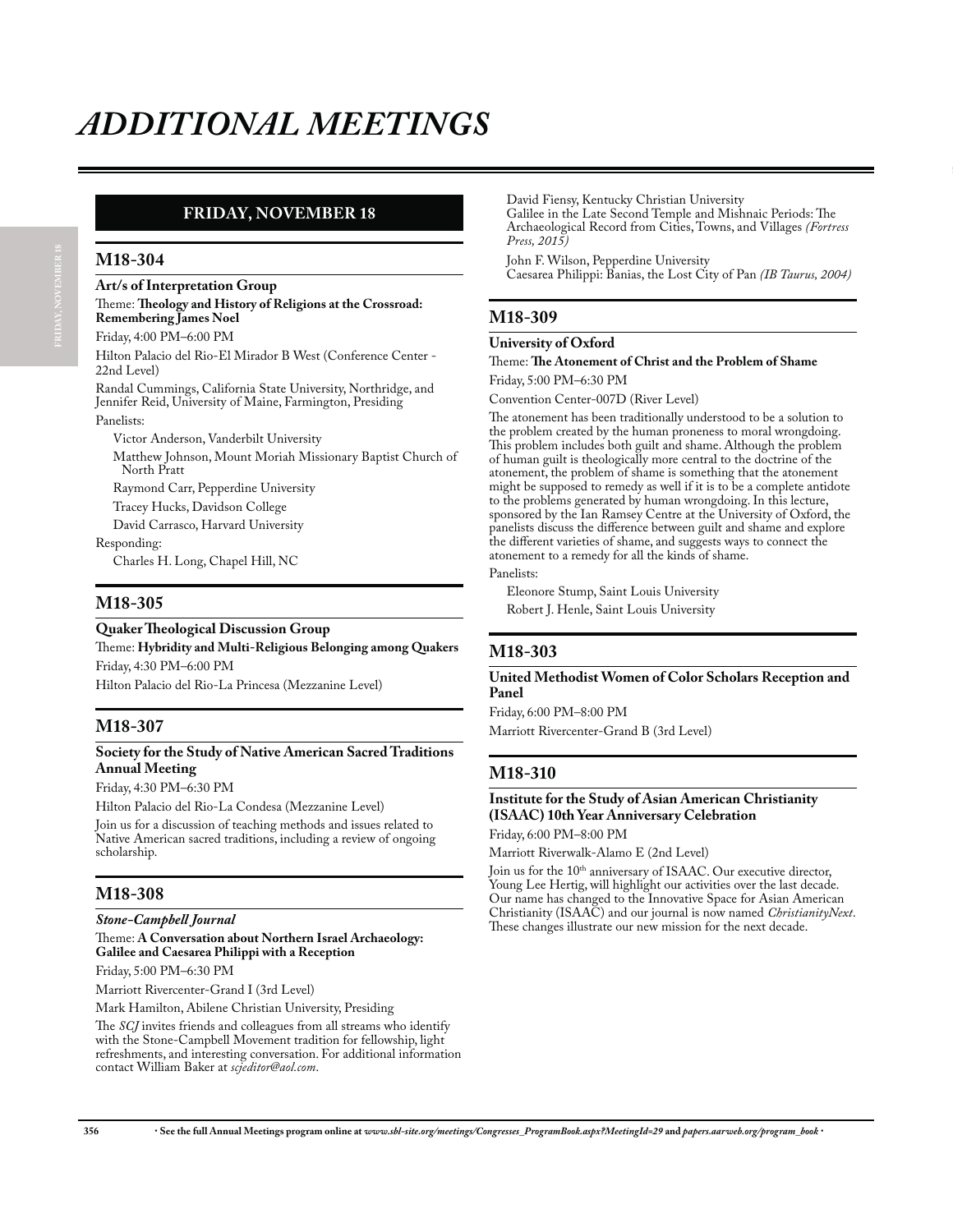

**FRIDAY, NOVEMBER 18**

### **M18-400**

### **Mennonite Scholars and Friends**

Theme: **Responses to Willie James Jennings's** *The Christian Imagination: Theology and the Origins of Race* **(Yale University Press, 2010)**

Friday, 6:30 PM–8:30 PM

Hilton Palacio del Rio-La Vista DEF (Conference Center - 22nd Level)

Joseph Wiebe, University of Alberta, Augustana, Presiding Drew Hart, Messiah College

*White Supremacy, Mennonite Ethnicity, and the Loss of Gentile Identity*

Tobin Shearer, University of Montana *Dislocation, Relocation, Cultivation: Pedagogical Strategies for Reaching White Mennonites*

Melanie Kampen, University of Toronto *The Martyr's Mirror: A Mennonite Fantasy of Theocolonial Desire*

Deanna Zantingh, Canadian Mennonite University *Taashikaywin*

Responding:

Willie J. Jennings, Yale University

### **M18-401**

### *Perspectives in Religious Studies* **Editorial Board Meeting**

Friday, 7:00 PM–8:30 PM Marriott Rivercenter-Conference Room 17 (3rd Level)

### **M18-403**

### **The Word Made Fresh**

### Theme: **Academic Freedom and Christian Faith: Reflecting on a Journey**

Friday, 7:00 PM–8:30 PM

Grand Hyatt-Lone Star D (2nd Level)

Joy J. Moore, Fuller Theological Seminary, Presiding

In 2001, a declaration entitled "The Word Made Fresh: A Call for a Renewal of the Evangelical Spirit" was promulgated to encourage an "irenic spirit of generous orthodoxy" within Christian theological discourse. This annual lectureship was then established in order to facilitate creative dialogue among Christian scholars from diverse backgrounds about pressing issues in contemporary theology. The Word Made Fresh lectureship is co-sponsored by Azusa Pacific University and Point Loma Nazarene University.

Panelists:

Peter Enns, Eastern University

Responding:

Thomas Oord, Northwest Nazarene University

## **M18-404**

### *Religious Studies Review (RSR)* **Annual Editorial Board Meeting**

Friday, 7:00 PM–9:00 PM Marriott Rivercenter-Grand K (3rd Level)

## **M18-405**

### **Quaker Theological Discussion Group**

Theme: **Review of Early Quakers and Their Theological Thought** Friday, 7:00 PM–9:00 PM

Hilton Palacio del Rio-La Princesa (Mezzanine Level)

## **M18-407**

### **Black Religious Scholars Group** Theme: **Making it Plain: Proclaiming Black Faith in the United States of Amnesia**

Friday, 7:00 PM–10:00 PM

Offsite-New Creations Christian Fellowship of San Antonio, 8700 Fourwinds Drive, Windcrest, TX 78239

Frederick D. Haynes III, Friendship-West Baptist Church, Presiding The registration fee is \$25 and includes round trip transportation to the event. You may sign up at *divinity.vanderbilt.edu/programs\_BRSG\_ Consultation.php*. For further information please contact Sha'Tika Brown, call (615) 936-8453 or email *shatika.brown@vanderbilt.edu*. Panelists:

James H. Evans, Colgate Rochester Crozer Divinity School Kelly Brown Douglas, Goucher College

Responding:

Keri Day, Brite Divinity School

Stephen G. Ray, Garrett-Evangelical Theological Seminary David M. Copeland, New Creation Christian Fellowship Claudette A. Copeland, New Creation Christian Fellowship

### **M18-408**

### **Academy Anonymous Recovery Meeting (AARM)**

Friday, 7:30 PM–8:30 PM

Marriott Riverwalk-Travis (2nd Level)

Although not affiliated with AA or NA or any of the other 12-step fellowships, the SBL and AAR conference will provide daily open discussion meetings for those seeking some serenity and support amid the craziness of the conference. Members of any 12-step fellowship or with any identification (alcoholic, addict, food or sex or gambling issues, Al-anon, co-dependent, etc.) are all welcome.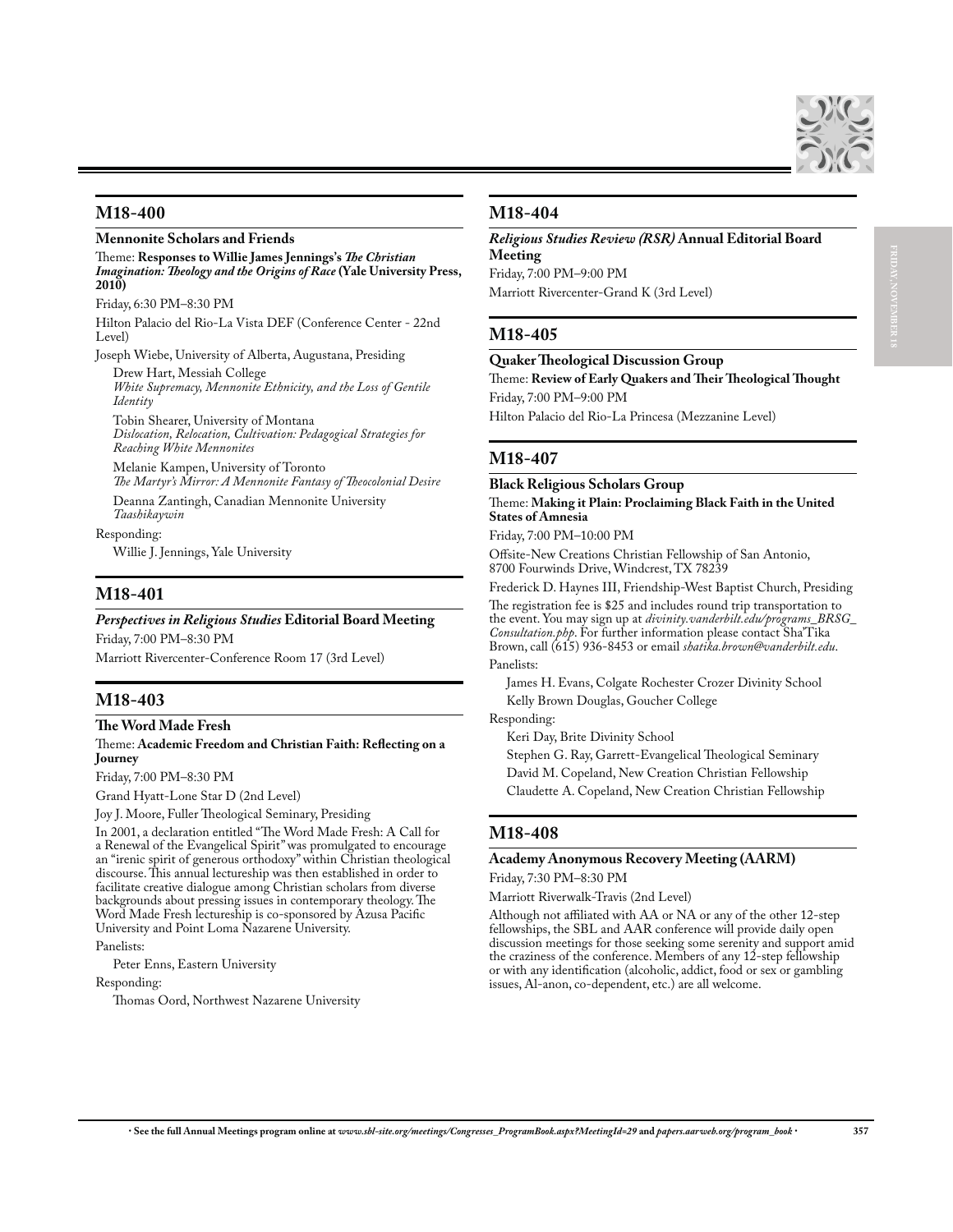# **SATURDAY, NOVEMBER 19 FRIDAY, NOVEMBER 18**

### **M18-402**

### **Mennonite Scholars and Friends Reception**

Friday, 8:30 PM–10:00 PM Hilton Palacio del Rio-La Vista ABC (Conference Center - 22nd Level)

## **M18-406**

**Friends of Animals and Religion Reception** Friday, 9:00 PM–10:00 PM

Marriott Rivercenter-Conference Room 16 (3rd Level)

# **SATURDAY, NOVEMBER 19**

### **M19-3**

### *Spiritus* **Journal Editorial Board Meeting**

Saturday, 7:00 AM–8:30 AM

Marriott Rivercenter-Conference Room 11 (3rd Level)

### **M19-4**

### *Currents of Encounter* **Board Meeting**

Saturday, 7:00 AM–9:00 AM

Marriott Rivercenter-Conference Room 16 (3rd Level) During the last half hour there is an open meeting for prospective authors and other parties interested in the book series *Currents of Encounter*. For more information please view: *www.brill.com/coe*.

### **M19-105**

### **Salvation Army Scholars and Friends, Session I**

Saturday, 9:00 AM–10:15 AM

Hilton Palacio del Rio-La Princesa (Mezzanine Level) Andrew Eason, Booth University College, Presiding

James Pedlar, Tyndale Seminary *Separate but Non-Sectarian: The Salvation Army's Place in the History of Wesleyan Ecclesial Division* Jennifer Hein, Flinders University *William Booth as Loyal Follower: A Reappraisal of His Leadership*

### **M19-100**

### **Dharma Academy of North America (DANAM)**

Theme: **Annual Book Review:** *Gandhi's Ascetic Activism: Renunciation and Social Action* **(SUNY Press, 2013), by Veena R. Howard**

Saturday, 9:00 AM–11:00 AM

Marriott Riverwalk-Alamo F (2nd Level) Join us for a roundtable discussion and review of the book.

## **M19-102**

### **National Association of Baptist Professors of Religion November Meeting**

Saturday, 9:00 AM–11:30 AM

Hilton Palacio del Rio-La Vista BC (Conference Center - 22nd Level) Panelist:

Miguel A. De La Torre, Iliff School of Theology

## **M19-106**

### **George Fox University, William Penn Honors Program** Theme: **Author Meets Critics: Joseph Clair's** *Discerning the Good in the Letters and Sermons of Augustine* **(Oxford University Press, 2016)**

Saturday, 9:00 AM–11:30 AM

Hilton Palacio del Rio-El Mirador C West (Conference Center - 22nd Level)

David Decosimo, Boston University, Presiding Panelists:

John C. Cavadini, University of Notre Dame

Sarah Byers, Boston College

Peter Iver Kaufman, University of Richmond

Responding:

Joseph Clair, George Fox University

## **M19-107**

### **Loyola University, Maryland**

Theme: *Hannah Arendt and Theology* **(Bloomsbury T&T Clark, 2016): A Panel Discussion with John Kiess**

Saturday, 9:00 AM–11:30 AM

Marriott Rivercenter-Grand K (3rd Level)

Panelists:

Esther D. Reed, University of Exeter

Ted A. Smith, Emory University

Jonathan Tran, Baylor University

Responding:

John Kiess, Loyola University, Maryland

### **M19-103**

### **Society for the Study of Anglicanism**

Theme: **Theological Education for the Anglican Communion** Saturday, 9:00 AM–12:30 PM

Hilton Palacio del Rio-La Vista A (Conference Center - 22nd Level) The Center for Anglican Communion Studies at Virginia Theological Seminary and Ripon College Cuddesdon partner each year to host the annual Society for the Study of Anglicanism Meeting. The Society is a research-led body that is committed to excellence in promoting the study of Anglicanism. The scholarly presentations each inform dynamic discussion on varied topics.

**358** x **See the full Annual Meetings program online at** *www.sbl-site.org/meetings/Congresses\_ProgramBook.aspx?MeetingId=29* **and** *papers.aarweb.org/program\_book* x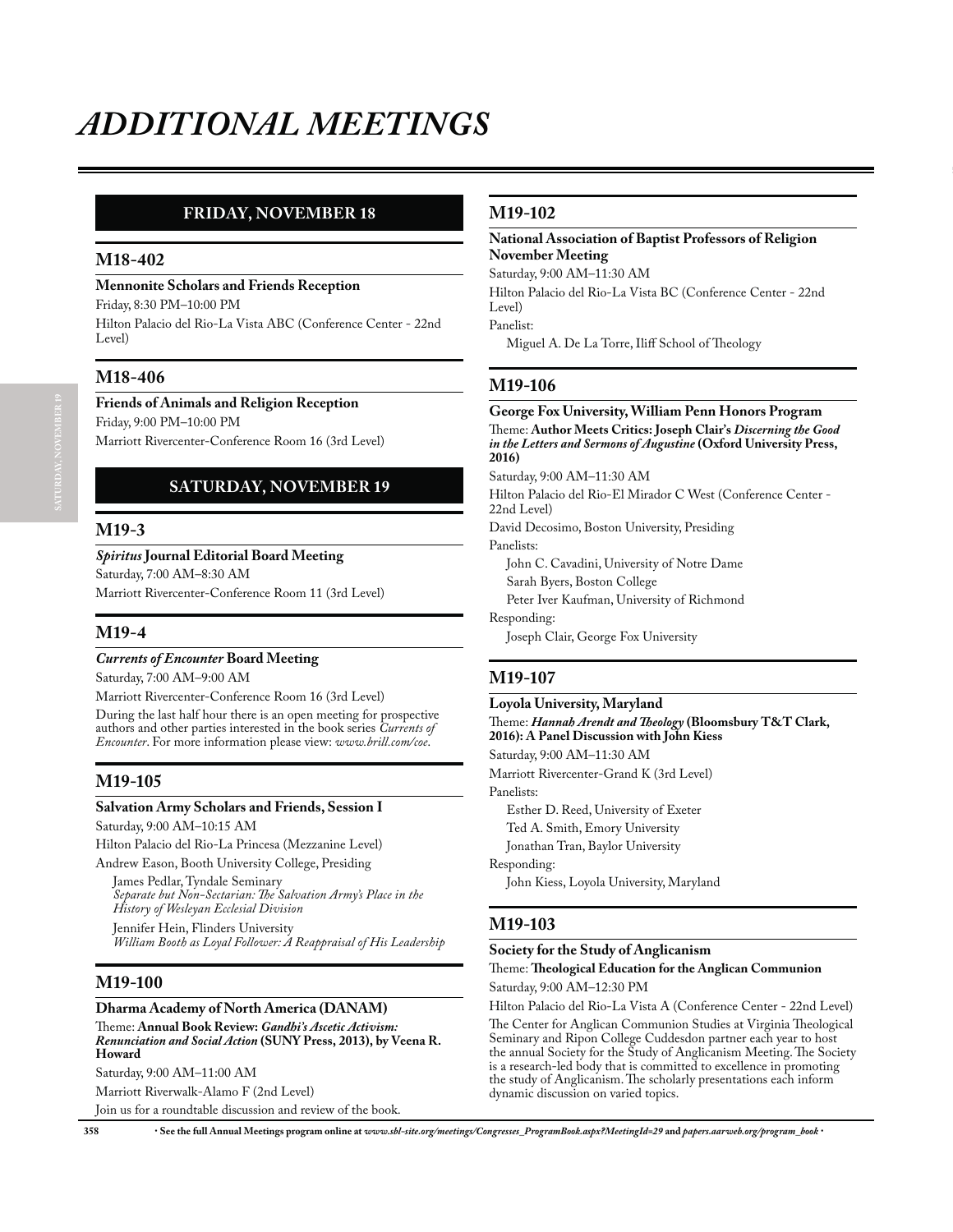

This year's presenter is the Very Rev. Dr. Andrew McGowan, the McFaddin Professor of Anglican Studies at Yale Divinity School and Dean and President of the Berkeley Divinity School at Yale. Dean McGowan's scholarly work has focused on early Christianity as well as contemporary issues facing Anglicanism. He holds degrees from the University of Western Australia, and Trinity College, Melbourne. He earned a PhD. from the University of Notre Dame. His recent publications include *Ancient Christian Worship: Early Church Practices in Social, Historical, and Theological Perspective* (Baker Academic, 2014), and *Ancient and Modern: Anglican Essays on the Bible, the Church, and the World* (Wipf & Stock, 2015). Originally from Australia, Dean McGowan has taught at a number of institutions of higher education both in Australia and the United States, including the University of Notre Dame, Australia and the Episcopal Divinity School. Prior to his current appointment, he was the 7<sup>th</sup> Warden of Trinity College, Melbourne and the Joan F.W. Munro Professor of Historical Theology in the Trinity College Theological School. He has served as a member of the General Synod of the Australian Anglican Church and of its Doctrine Commission, and is the editor of the *Journal of Anglican Studies*.

Andrew McGowan, Yale University *Theological Education for the Anglican Communion*

## **M19-108**

**Religious Institute**

Theme: **From the Seminary to the Sanctuary: A Conversation About Sexuality in Theological Education**

Saturday, 9:30 AM–11:00 AM

Hilton Palacio del Rio-El Mirador B West (Conference Center - 22nd Level)

Drew Konow, Religious Institute, and Kentina Washington, Religious Institute, Presiding

This panel will explore how graduate theological institutions engage the intersections of religion and sexuality. Ten years after the publication of "Sex and the Seminary," the conversations will consider the past, present, and future of seminary sexuality education. The panel will include a report from the Religious Institute's latest survey of graduate theological institutions followed by a panel discussion. The discussion will be structured around four topics: creating schools as sexually healthy spaces, preparing students to address sexuality in ministry, forming students as advocates for sexual justice, and responding to shifting institutional landscapes.

Panelists:

Ellen T. Armour, Vanderbilt University

Trina Armstrong, Garrett-Evangelical Theological School Robyn Henderson-Espinoza, Pacific School of Religion

Pamela Lightsey, Boston University

Rodney McKenzie, National LGBTQ Task Force

## **M19-109**

### **Salvation Army Scholars and Friends, Session II**

Saturday, 10:45 AM–12:00 PM

Hilton Palacio del Rio-La Princesa (Mezzanine Level) Join us to assess the contributions of Roger J. Green to Salvation Army Scholarship. Panelists:

Donald Burke, Booth University College

R. David Rightmire, Asbury College

Andrew Eason, Booth University College

Responding:

Roger J. Green, Gordon College

### **M19-110**

*Wesley Works* **Editorial Project Board of Directors Meeting and Luncheon**

Saturday, 11:00 AM–1:30 PM

Marriott Rivercenter-Conference Room 16 (3rd Level)

### **M19-104**

### **Dharma Academy of North America (DANAM)**

### Theme: **Dharma in Southeast Asia: Transmissions and Responses** Saturday, 11:15 AM–1:15 PM

Marriott Riverwalk-Alamo F (2nd Level)

Verena Meyer, Columbia University, and Andrea Acri, Nalanda University, Presiding

Andrea Acri, Nalanda University *The (Trans)formation of the Textual Canon of Balinese Hinduism* Vasudha Narayanan, University of Florida

*Krishna Narratives in Angkorian Sculpture* June McDaniel, College of Charleston

*Hindu Adaptation in Indonesia: Popular, Priestly, and Institutional Styles*

Verena Meyer, Columbia University *The Limits of Dharma: South Asian Religions in Southeast Asia*

Responding:

Morny Joy, University of Calgary

### **M19-111**

### **Hispanic Theological Initiative Consortium Affiliate Membership Gathering (invitation only)**

Saturday, 11:30 AM–1:30 PM

Hilton Palacio del Rio-La Vista DEF (Conference Center - 22nd Level)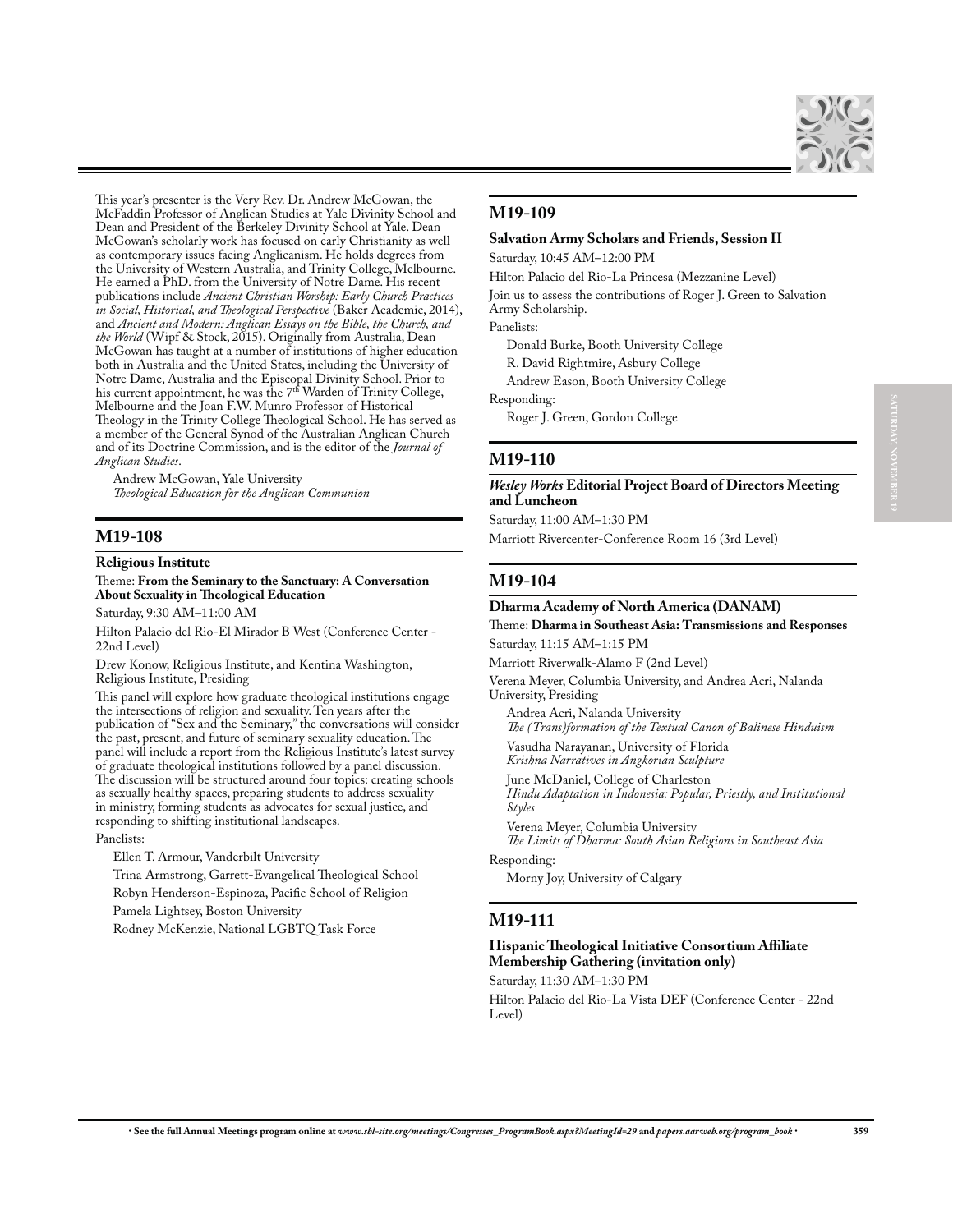# **SATURDAY, NOVEMBER 19**

### **M19-113**

### **Academy Anonymous Recovery Meeting (AARM)**

Saturday, 12:00 PM–1:00 PM

Marriott Riverwalk-Travis (2nd Level)

Although not affiliated with AA or NA or any of the other 12-step fellowships, the SBL and AAR conference will provide daily open discussion meetings for those seeking some serenity and support amid the craziness of the conference. Members of any 12-step fellowship or with any identification (alcoholic, addict, food or sex or gambling issues, Al-anon, co-dependent, etc.) are all welcome.

# **M19-112**

### **Art/s of Interpretation Group**

Theme: **Translating Place: Indigenous Cultures and Societies** Saturday, 12:00 PM–2:00 PM

Hilton Palacio del Rio-La Vista BC (Conference Center - 22nd Level)

Margaret McMurtrey, University of California, Santa Barbara *Native Hymns: Imagining Place, Singing Grace*

Kyrah Malika Daniels, Harvard University *Spirit's Bloodline: Race, Place, and "Indigeneity" in Haitian Vodou*

Jennifer Reid, University of Maine, Farmington *Women and Gods of the Hawaiian Ku'e*

Lisa Poirier, DePaul University *Striking with Water: Reimagining Baptism in Wendake*

Maaraidzo Mutambara, Africa University *Land and Students' Spirituality at African University, Zimbabwe*

Randal Cummings, California State University, Northridge *Modern and Post-Modern Appropriations of Indigenous Cultures* Eglute Trinkauskaite, Maryland Institute College of Art

*The Spell of Indigenous Lithuanian Names*

Philip P. Arnold, Syracuse University *Deconlonizing Sacred Space: Indigenous Values and Human Survival*

Responding:

Ines M. Talamantez, University of California, Santa Barbara

## **M19-301**

### **International Society for Science and Religion**

Theme: **New Studies in the History of Science and Religion**

Saturday, 4:00 PM–5:30 PM

Hilton Palacio del Rio-El Mirador C West (Conference Center - 22nd Level)

Three outstanding new books in the history of science and religion will be presented. They include Peter Harrison's *Territories of Science and Religion* (University of Chicago Press, 2014); Matthew Stanley's *Huxley's Church and Maxwell's Demon: From Theistic Science to Naturalistic Science* (University of Chicago Press, 2014); and Roger Wagner and Andrew Briggs' *Penultimate Curiosity: How Science Swims in the Slipstream of Ultimate Questions* (Oxford University Press, 2016). Harrison and Stanley will both be present to discuss their books.

### Panelists:

Peter Harrison, University of Queensland Matthew Stanley, New York University Bethany Sollereder, University of Oxford Peter Jordan, University of Oxford Josh Reeves, Samford University

# **M19-302**

### **HarperOne**

Theme: **Rethinking How We Understand the Cross: A Discussion of N. T. Wright's New Book** *The Day the Revolution Began: Reconsidering the Meaning of Jesus's Crucifixion* **(Harper Collins, 2016)**

Saturday, 4:00 PM–6:00 PM

Marriott Rivercenter-Grand EF (3rd Level)

Michael Maudlin, HarperOne, Presiding

Panelists: Peter Enns, Eastern University Richard B. Hays, Duke University N.T. Wright, University of St. Andrews

### **M19-306**

### **Hispanic Theological Initiative Consortium Mentoring Gathering**

Saturday, 4:00 PM–6:00 PM Marriott Riverwalk-Alamo D (2nd Level) This is a private event.

# **M19-303**

### **Theology Without Walls Group** Theme: **The Human Predicament**

Saturday, 4:00 PM–6:30 PM

Marriott Riverwalk-Alamo A (2nd Level)

Jerry L. Martin, University of Colorado, Presiding

Each religion offers its own diagnosis of the human predicament — e.g., sin, defined variously — and then its own solution — e.g., salvation, defined variously. This panel will focus on the predicament.

- Is there only one predicament, and is it the same for every human being?
- Can one borrow insights into the predicament from another tradition, or is the semantics of a predicament term so culturebound that it cannot be meaningfully used by someone outside its home context?
- Are there sufficient common terms and common ground for this topic to be open to intelligible debate across traditions?
- Is insight into the predicament limited to religious thinkers, or are contributions from philosophers such as Plato, Spinoza, and Sartre; or psychologists like Freud and Jung; or novelists like Tolstoy and Dostoevsky, etc., also relevant?
- Is it a topic we can illuminate based on our own life experience?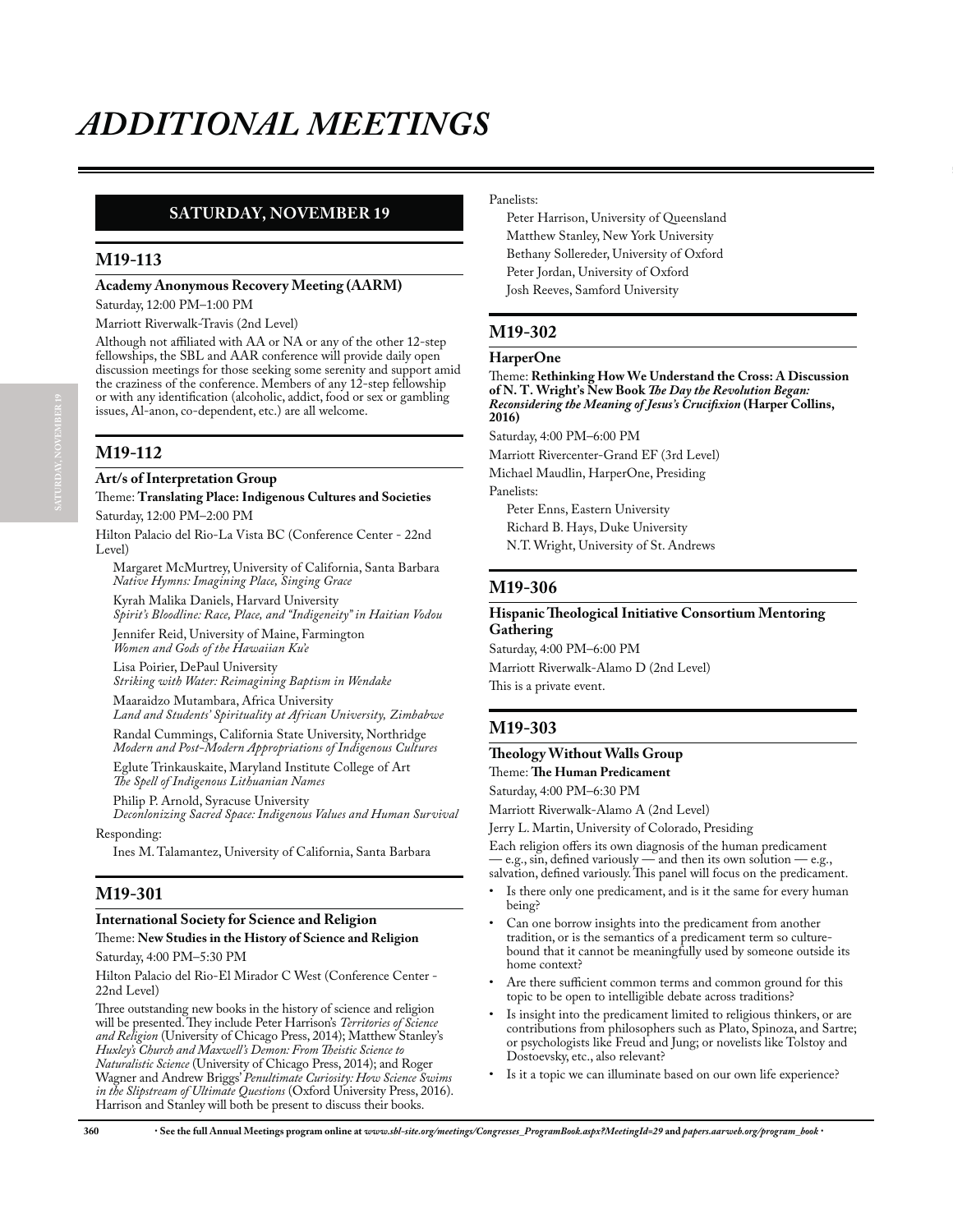

Panelist:

Christopher Denny, Saint John's University Michelle Voss Roberts, Wake Forest University John Thatamanil, Union Theological Seminary Wesley J. Wildman, Boston University

## **M19-300**

**Forum for Theological Exploration Reception Honoring Fellows and Alumni** Saturday, 6:00 PM–8:00 PM

Hyatt Regency-Rio Grande West-Center

## **M19-305**

**Wiley Blackwell**

Theme: **Alister McGrath's** *Christian Theology***, 25th Anniversary Editions - Launch Celebration** Saturday, 6:00 PM–8:00 PM Hyatt Regency-Rio Grande East (Ballroom Level)

## **M19-400**

**Metropolitan Andrey Sheptytsky Institute of Eastern Christian Studies and AAR's Eastern Orthodox Studies Group**

Theme: **Vespers (Evening Prayer) in the Byzantine Rite** Saturday, 6:30 PM–8:00 PM Grand Hyatt-Bonham A (3rd Level)

## **M19-401**

## **John C. Danforth Center on Religion and Politics Reception** Saturday, 6:30 PM–8:30 PM

Grand Hyatt-Bowie AB (2nd Level)

Join Danforth Center faculty and staff at this reception to meet friends and colleagues, learn about happenings at the Center, and celebrate another gathering at the SBL and AAR Annual Meetings!

## **M19-418**

### **Unitarian Universalist Scholars and Friends**

Theme: **Discussion and Reception: Queering UUism: Celebrating the Legacy of Ibrahim Abdurrahman Farajajé**

Saturday, 6:30 PM–9:30 PM

Grand Hyatt-Republic B (4th Level)

Gabriella Lettini, Starr King School for the Ministry, Presiding

6:30 PM–8:00 PM - Panel Discussion

8:00 PM–9:30 PM - Reception

Our annual gathering honors the legacy of Ibrahim Abdurrahman Farajajé, who died prematurely in February of 2016. Dr. Farajajé was a transformational figure in theological education, an organic intellectual and a self-defined "scholartivist."

He taught for twenty-one years at Starr King School for the Ministry and has formed generations of ministers, denominational leaders, scholars, and activists. This panel will honor his intersectional scholarship in the areas of organic multireligiosity, Islamic and Jewish studies, queer studies, anti-racism, multireligious education, disability studies, eco-justice, and transformative pedagogies.

Josh Snyder of the First Unitarian Universalist Church of San Antonio will open the event with a chalice lighting. A reception will follow immediately after the discussion. Co-sponsored by Harvard Divinity School, Meadville Lombard Theological School, Starr King School for the Ministry, Beacon Press, and the Unitarian Universalist Panel on Theological Education.

### Panelist:

Ghazala Anwar, Starr King School for the Ministry Sofia Betancourt, Starr King School for the Ministry Hugo Córdova Quero, Starr King School for the Ministry Rosemary Bray McNatt, Starr King School for the Ministry Rebecca Parker, Starr King School for the Ministry Julia Watts Belser, Georgetown University Emily Silverman, San José State University

# **M19-402**

### **Jewish Voice for Peace, American Friends Service Committee, Friends of Sabeel North America, and American Muslims for Palestine**

Theme: **Forming a Religious Studies Scholars BDS Caucus: Discussion and Reception**

Saturday, 7:00 PM–8:30 PM

Hyatt Regency-Directors (Hill Country Level)

Rebecca Alpert, Temple University, Hatem Bazian, University of California, Berkeley, and Edward E. Curtis, Indiana University-Purdue University, Indianapolis, Presiding

All religious studies scholars who wish to learn about the growing international Boycott, Divestment, and Sanctions Movement are invited to attend.

# **M19-419**

### **Friends and Guests of** *Things Not Seen* **Radio Show Reception**

Saturday, 7:00 PM–8:30 PM

Marriott Rivercenter-Conference Room 8 (3rd Level)

*Things Not Seen* is a radio show and podcast about culture and faith. Since 2011, the program has featured guests from across the spectrum of politics and belief. Whether you are a fan of the show, have been a guest on the show, or would simply like to find out more about the show — all are welcome!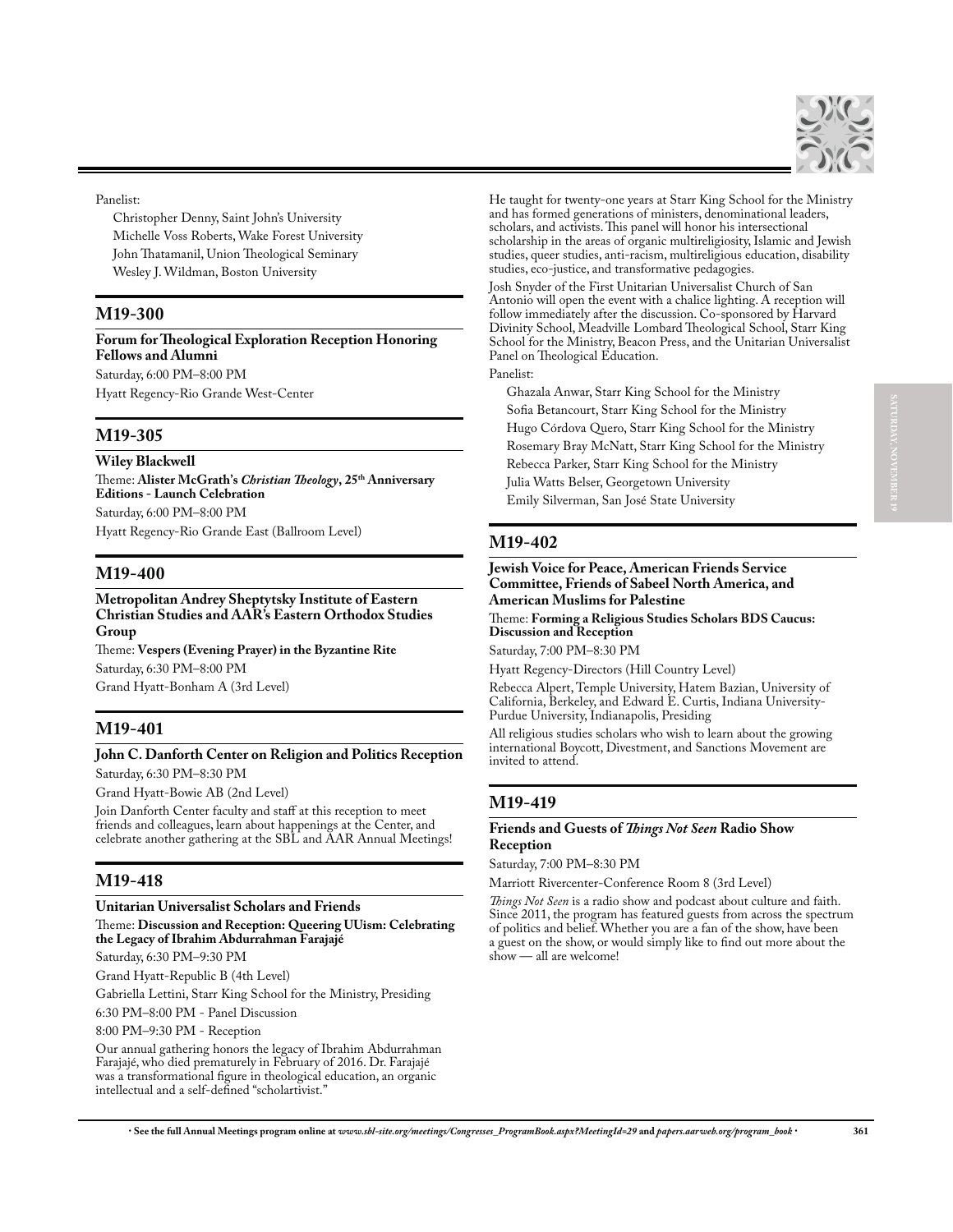# **SATURDAY, NOVEMBER 19**

### **M19-403**

**Brigham Young University Friends Reception** Saturday, 7:00 PM–9:00 PM

Marriott Rivercenter-Conference Room 2 (3rd Level)

### **M19-404**

**Indiana University Religious Studies Alumni and Friends Reception** Saturday, 7:00 PM–9:00 PM

Marriott Rivercenter-Conference Room 3 (3rd Level)

## **M19-405**

**Nordic Universities Reception**

Saturday, 7:00 PM–9:00 PM Marriott Rivercenter-Grand AB (3rd Level)

## **M19-406**

### **Project on Lived Theology**

Theme: **Publication Party for** *Lived Theology: New Perspectives on Method, Style, and Pedagogy* **(Oxford University Press, November 2016)**

Saturday, 7:00 PM–9:00 PM

Hyatt Regency-Pecos (Hill Country Level)

This volume — based on a two-year collaboration with the Project on Lived Theology at the University of Virginia — offers a series of illustrations and styles of lived theology, in conversation with other major approaches to the religious interpretation of embodied life.

## **M19-408**

### **Zen Reading Group Third Annual Meeting**

Saturday, 7:00 PM–9:00 PM

Convention Center-214A (2nd Level - West)

Steven Heine, Florida International University, Presiding

Miriam Levering, University of Tennessee *Dahui's Letters*

Natasha Heller, University of California, Los Angeles *Chan Views of Pure Land*

Michaela Mross, Stanford University *Kirigami Documents*

### Responding:

Jin Y Park, American University

## **M19-416**

### *Critical Research on Religion* **Reception**

Saturday, 7:00 PM–9:00 PM

Offsite-Casa Rio, 430 E. Commerce St., Rio Room

You are invited to a reception sponsored by *Critical Research on Religion* (*http://crr.sagepub.com*) in conjunction with the following AAR Program Units: Sociology of Religion Group, Religion and Social Science Section, Cultural History of the Study of Religion Group, Comparative Approaches to Religion and Violence Group, Critical Approaches to Hip-Hop and Religion Group, and Religion, Memory, History Group.

## **M19-417**

### **Logos Bible Software Reception**

Saturday, 7:00 PM–9:00 PM

Marriott Rivercenter-Grand C (3rd Level)

## **M19-409**

**Institute for the Bio-Cultural Study of Religion (IBCSR), Institute on Religion in an Age of Science (IRAS), Zygon Center for Religion and Science (ZCRS), and Center for Theology and the Natural Sciences (CTNS)**

Theme: **Science and Religion Hospitality Event**

Saturday, 7:00 PM–10:00 PM

Hyatt Regency-Live Oak (Hill Country Level)

Please join us for refreshments and conversation at this year's Science and Religion Hospitality Event, sponsored by:

The Center for Theology and the Natural Sciences (CTNS) is now a Program of the Graduate Theological Union (GTU). CTNS supports research, provides MDiv and doctoral courses through the Ian G. Barbour Chair at the GTU, and publishes the peer-reviewed *Journal Theology and Science*. Check out our extensive resources at *www.ctns.org*.

The Institute for the Bio-Cultural Study of Religion (IBCSR), which sponsors research in the scientific study of religion, supports Boston University's Religion and Science PhD, publishes the journal *Religion, Brain and Behavior* and the monthly *IBCSR Research Review*. (*www.ibcsr.org*)

The Institute for Religion in an Age of Science (IRAS), which is an open-membership organization that holds annual summer conferences and co-publishes the peer-reviewed journal, *Zygon: Journal of Religion and Science*. (*www.iras.org*)

The Zygon Center for Religion and Science (ZCRS), which offers graduate courses at the Lutheran School of Theology at Chicago, hosts public lectures and visiting scholars and shares offices with *Zygon: Journal of Religion and Science*. (*www.zygoncenter.org*)

The International Society for Science and Religion (ISSR) is an honorary academic society of established scholars in religion with expertise and publications in one or more of the natural sciences, scientists with a commitment to dialogue with religion, or historians and philosophers of science. More on the ISSR can be found at *www. issr.org.uk*. The ISSR events at the American Academy of Religion are listed at *www.issr.yolasite.com*.

**SATURDAY, NOVEMBER 19**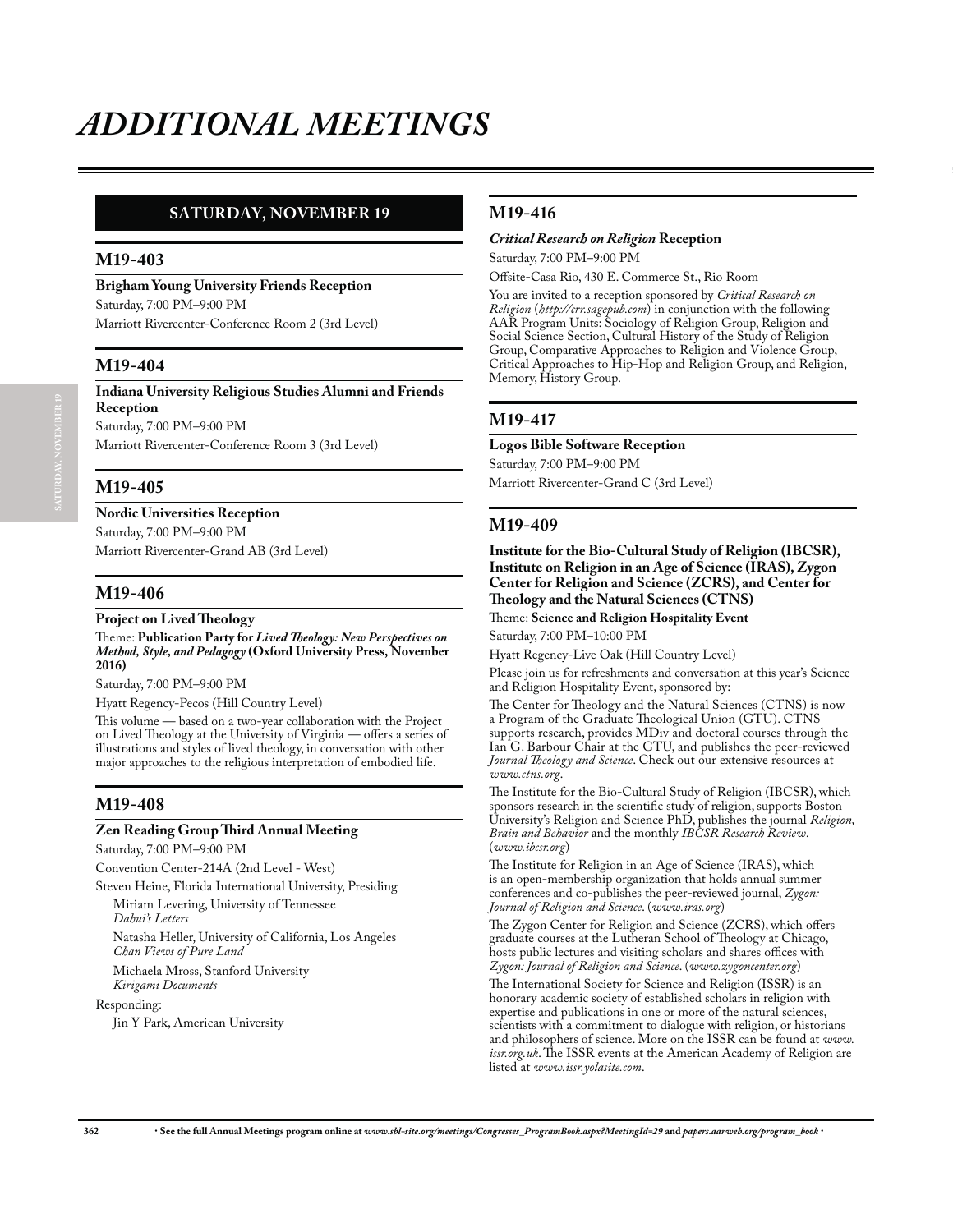

## **M19-410**

# **Fordham University Theology Department Reception**

Saturday, 7:30 PM–9:00 PM

Marriott Rivercenter-Conference Room 17-18 (3rd Level)

The Department of Theology at Fordham University welcomes colleagues, students, alumni/ae, and friends to a reception to celebrate the accomplishments of the year just past and to look to the year ahead.

## **M19-411**

### **Dallas Theological Seminary Alumni Reception**

Saturday, 8:00 PM–9:00 PM

Marriott Rivercenter-Conference Room 1 (3rd Level)

## **M19-412**

### **Lutherans at SBL and AAR Cocktail Hour**

Saturday, 8:00 PM–9:30 PM

Hyatt Regency-Mesquite (Hill Country Level)

This reception is a pan-Lutheran social opportunity with the purpose of bringing together people with diverse academic interests to have informal conversation about what the upcoming 500th anniversary of the Reformation means to the academy, to the church, and beyond. All are welcome.

# **M19-407**

### **William B. Eerdmans Publishing Co. Reception**

Saturday, 8:00 PM–10:00 PM Marriott Rivercenter-Grand I (3rd Level)

## **M19-413**

### **Baker Academic and Brazos Press Reception**

Saturday, 8:00 PM–10:00 PM Marriott Rivercenter-Grand G (3rd Level)

### **M19-414**

**Macquarie University & Australian College of Theology Reception** Saturday, 8:00 PM–10:00 PM

Hyatt Regency-Pecan (Hill Country Level)

## **M19-420**

### **Austin Presbyterian Theological Seminary Reception**

Saturday, 8:00 PM–10:00 PM Hilton Palacio del Rio-La Vista DEF (Conference Center - 22nd Level)

## **M19-421**

### **Calvin Theological Seminary Reception**

Saturday, 8:00 PM–10:00 PM Marriott Rivercenter-Conference Room 16 (3rd Level)

## **M19-422**

### **De Gruyter Reception**

Saturday, 8:00 PM–10:00 PM

Marriott Riverwalk-Alamo D (2nd Level)

### **M19-423**

### **Graduate Theological Union Alumni Reception**

Saturday, 8:00 PM–11:00 PM

Hilton Palacio del Rio-La Vista ABC (Conference Center - 22nd Level)

## **M19-415**

### **Enoch Seminar Reception**

Saturday, 8:30 PM–9:30 PM

Marriott Rivercenter-Conference Room 4 (3rd Level)

The Enoch Seminar is an international group of specialists of Second Temple Judaism and Christian, Rabbinic, and Islamic Origins. Our group gathers biennially to discuss topics of interest and new research. All are welcome to join us at this reception to learn about our recent and future activities.

# **M19-424**

**Asbury Theological Seminary and Azusa Pacific University Reception**

Saturday, 9:00 PM–11:00 PM

Hilton Palacio del Rio-Salon del Rey C (Mezzanine Level)

## **M19-425**

## **Center for Process Studies Reception**

Saturday, 9:00 PM–11:00 PM

Marriott Rivercenter-Grand K (3rd Level)

Friends and members of CPS and anyone interested in processrelational approaches to religious studies, theology, biblical hermeneutics, and philosophy of religion are invited for wine, cheese and conversation. Greet Philip Clayton and Monica Coleman. Network, discuss, and schmooze. Informal, fun!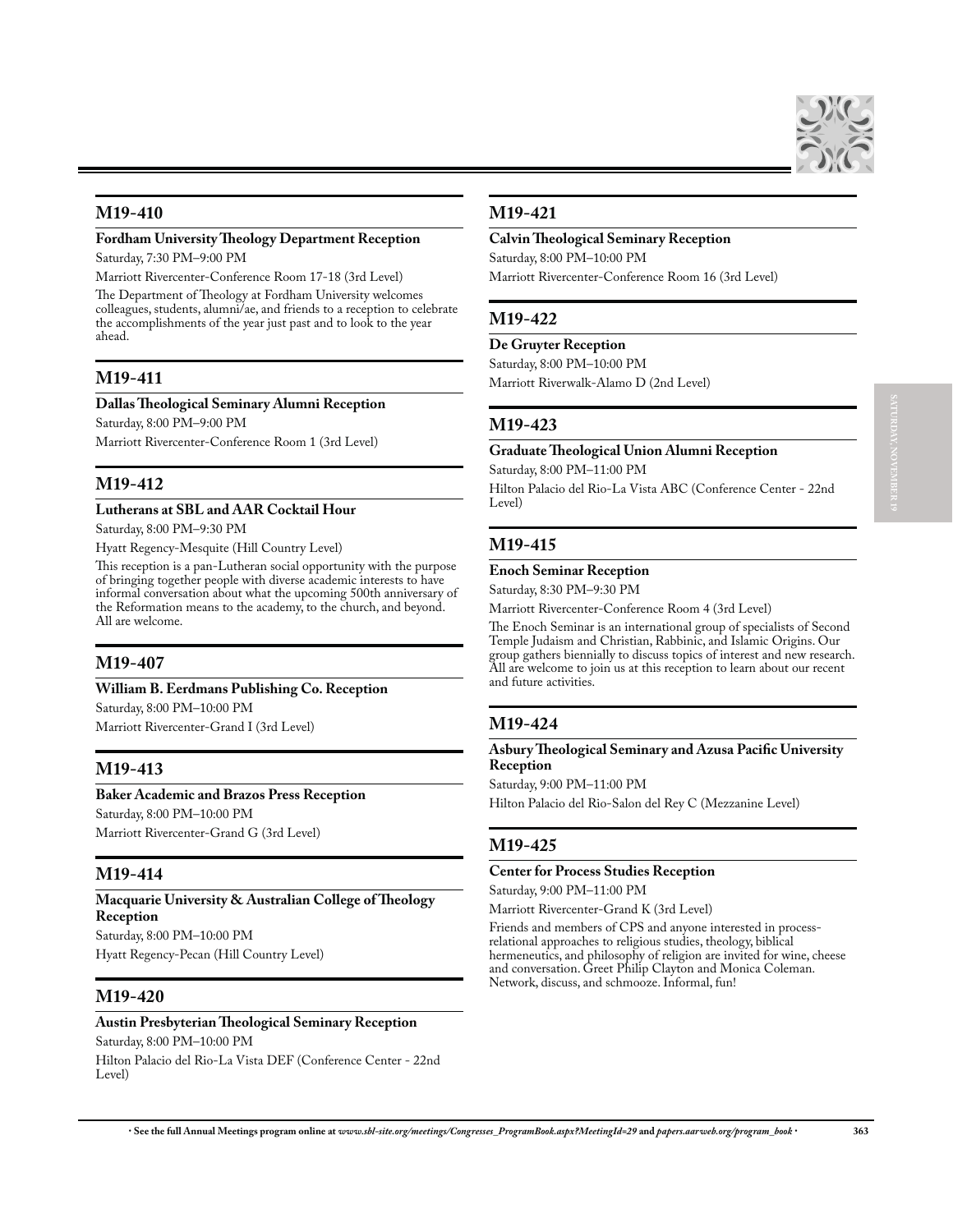# **SUNDAY, NOVEMBER 20 SATURDAY, NOVEMBER 19**

## **M19-426**

## **Swiss Universities Reception**

Saturday, 9:00 PM–11:00 PM

Marriott Riverwalk-Alamo C (2nd Level)

The Departments of Theology and Religious Studies of the Swiss Universities (Basel, Bern, Fribourg, Geneva, Lausanne, Lucerne, Zurich) warmly welcome friends, colleagues, alumni/ae, and prospective graduate and doctoral students to a festive gathering.

## **M19-427**

### **Toronto School of Theology Reception for Students, Faculty & Alumni**

Saturday, 9:00 PM–11:00 PM Marriott Riverwalk-Alamo B (2nd Level)

## **SUNDAY, NOVEMBER 20**

### **M20-1**

### **Gordon-Conwell Theological Seminary Alumni Connect Breakfast**

Sunday, 7:00 AM–8:30 AM

Hilton Palacio del Rio-La Vista EF (Conference Center - 22nd Level)

We welcome Gordon-Conwell alumni and friends to our 2016 SBL and AAR Alumni Connect Breakfast. You'll have an opportunity to connect with classmates, hear greetings from the faculty and get updates on the seminary. Spouses are welcome to attend.

# **M20-2**

### **Higher Education and Leadership Ministries Disciples of Christ Student and Faculty Breakfast**

Sunday, 7:00 AM–8:30 AM

Hilton Palacio del Rio-La Vista C (Conference Center - 22nd Level)

# **M20-3**

### **Oxford University Press Journal Editors' Breakfast**

Sunday, 7:00 AM–8:30 AM

Hilton Palacio del Rio-La Vista D (Conference Center - 22nd Level) Sponsored by Oxford University Press, the American Academy of Religion, and the Society for Biblical Literature, this breakfast is open to all religious studies and biblical studies journal editors. It is an opportunity for attendees to discuss the different challenges they face, concerns they have, or successes they've achieved as journal editors.

## **M20-5**

### **Church of Christ Professors Meeting**

Sunday, 7:00 AM–8:30 AM Grand Hyatt-Texas E (4th Level)

## **M20-6**

## **Dead Sea Scrolls Foundation Board of Directors Meeting**

Sunday, 7:00 AM–8:30 AM

Marriott Rivercenter-Conference Room 9 (3rd Level)

## **M20-7**

### **New York Theological Seminary and the** *Journal of World Christianity* **Breakfast**

Sunday, 7:00 AM–8:45 AM

Hilton Palacio del Rio-El Mirador C West (Conference Center - 22nd Level)

Join New York Theological Seminary and the *Journal for World Christianity* for a celebration of the work *World Christianity: Perspectives and Insights — Essays in Honor of Peter C. Phan* (Orbis Books, 2016) by Jonathan Y. Tan and Anh Q. Tran, S.J., eds. We welcome authors interested in World Christianity and friends and colleagues of Peter Phan at the breakfast to speak about this work, and Dr. Phan's contribution to World Christianity.

## **M20-8**

### **Temple University Breakfast**

Sunday, 7:00 AM–8:45 AM Marriott Rivercenter-Grand M (3rd Level)

### **M20-4**

### **Theological Book Network Publisher Appreciation Breakfast**

Sunday, 7:30 AM–8:30 AM

Hilton Palacio del Rio-La Vista A (Conference Center - 22nd Level)

## **M20-10**

### **Center of Theological Inquiry Breakfast Reception**

Sunday, 7:30 AM–9:00 AM

Hilton Palacio del Rio-La Reina (Mezzanine Level)

All members and friends are welcome to our breakfast reception where we will have a brief presentation on CTI's work and an opportunity to discuss applying for its resident program.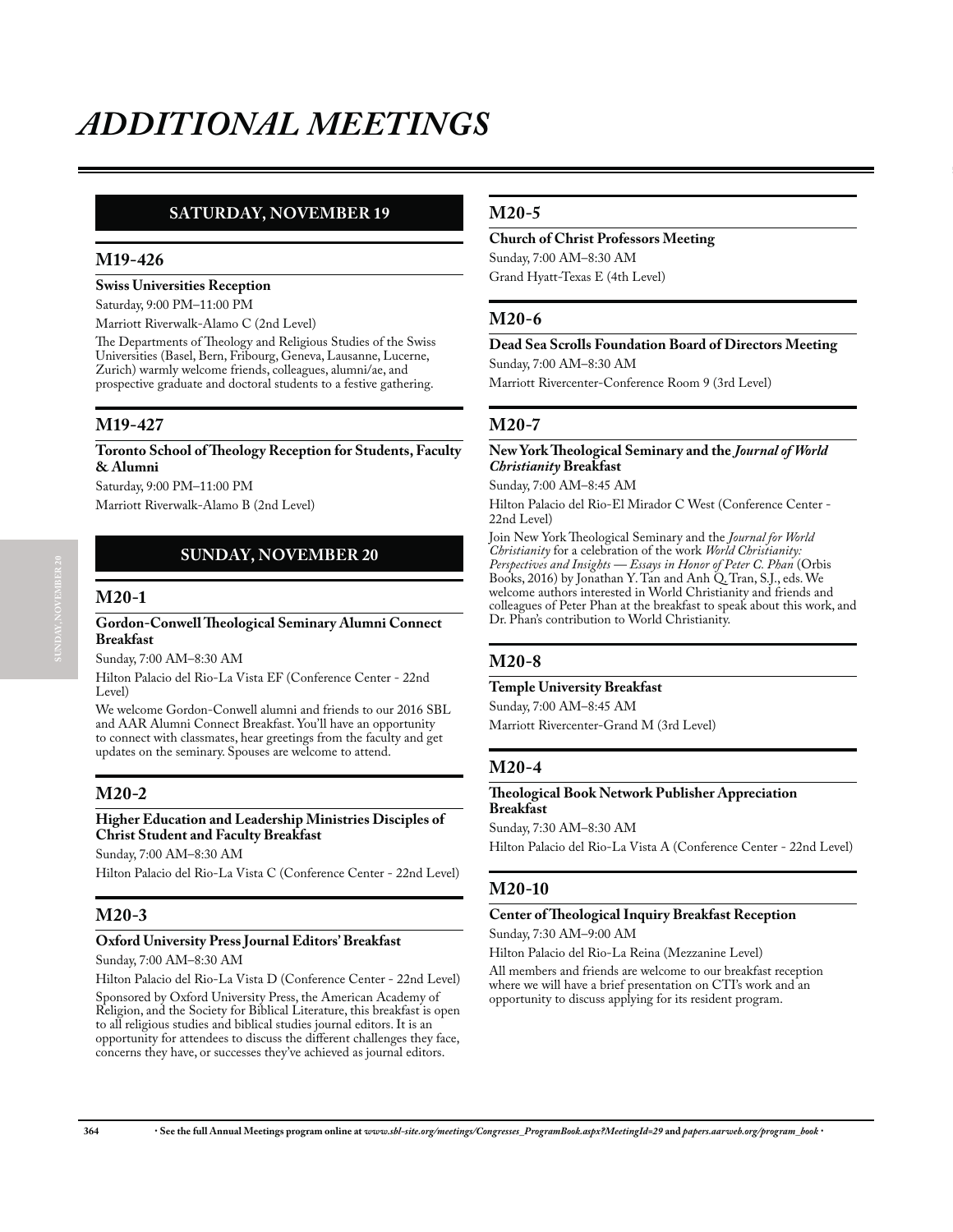

## **M20-11**

### **University of Birmingham, UK Breakfast**

Sunday, 7:30 AM–9:00 AM

Marriott Riverwalk-Milam (2nd Level)

Join us for an opportunity for potential students and collaborators to meet existing students and faculty members from the University of Birmingham, UK. Information will also be provided about the university's distance learning doctoral program. Please signal your intention to attend in advance by emailing *h.a.g.houghton@bham.ac.uk*.

### **M20-105**

### **Wiley Blackwell**

### Theme: **Alister McGrath: Changes in Theological Education over the Past 25 Years**

Sunday, 9:00 AM–11:00 AM

Hyatt Regency-Rio Grande (Ballroom Level)

This lecture and roundtable event with Professor Alister McGrath coincides with the launch of the 25<sup>th</sup> anniversary editions of his hugely successful textbook and reader, *Christian Theology*. Professor McGrath will talk about the major changes in theological education over the past 25 years, how they have impacted teaching and pedagogy, and how he has adapted his own books to this changing landscape. The first hour will take the form of a lecture followed by questions and discussion. In the second hour, there will be a more informal, roundtable discussion suitable for those who have recently come to theological education — or for anyone in the field who would like to take part — in which practical aspects of the issues, challenges and opportunities of teaching in the area can be discussed with Alister McGrath.

Panelist:

Alister McGrath, University of Oxford

## **M20-106**

### **International Society for Science and Religion**

### Theme: **Science, Theology, and Morality: Engaging Research, Generating Proposals**

Sunday, 10:00 AM–11:30 AM

Marriott Rivercenter-Grand J (3rd Level)

Part 1: 10:00 AM–11:00 AM - Is an Interdisciplinary Inquiry of Love Possible? Responses from Science and Religion

For too long, it has been thought that love is a topic for the humanities, not for science. Recent new efforts in various sciences to explore the various meanings of love (including altruism and compassion) have met with some success. How far is it possible and helpful to try to connect scientific research on love with religious and theological concepts?

Part 2: 11:00 AM–11:30 AM - Creations Human and Divine: Can "Anthropic Analogies" Help Us Think about Human Creativity in an Age of Technology?

In an age of synthetic biology and perhaps even synthetic physics (creation of new universes), the analogy between human technology and divine creativity provides a useful framework for thinking about the risks, limits, and possibilities of the technological future.

### Panelist:

Thomas Oord, Northwest Nazarene University Michael Spezio, Scripps College Greg Peterson, South Dakota State University

## **M20-100**

### **Theology and Decoloniality Group Discussion**

Sunday, 10:00 AM–12:00 PM

Hilton Palacio del Rio-El Mirador B East (Conference Center - 22nd Level)

## **M20-101**

### **Homebrewed Christianity**

Theme: **Elizabeth A. Johnson: An Eco-Theological Conversation on Creation, Cosmos, and Care**

Sunday, 11:00 AM–1:00 PM

Grand Hyatt-Texas A (4th Level)

Elizabeth A. Johnson is one of the most significant theologians working today. Our meeting will assemble both emerging and established scholars to engage in theological exchange with Johnson. The prompt for the exchange will be a brief paper that each participant will present, a paper developed according to the following rubric: "Considering the work of Elizabeth Johnson, especially her work aiming to bring theology and science together in a manner that fosters the development of theological concepts and practices designed to change our relationship to the earth, what are three questions that arise for you and that you would most like to discuss more deeply with her?" The format will include brief presentations, Johnson's response, and plenty of time for conversation and questions. Panelist:

Lisa Sowle Cahill, Boston College

Catherine Keller, Drew University

Eric Daryl Meyer, Loyola Marymount University

Cynthia Rigby, Austin Presbyterian Theological Seminary

Austin Roberts, Drew University

Responding:

Elizabeth A. Johnson, Fordham University

### **M20-102**

### *Biblical Interpretation* **Editorial Board Meeting**

Sunday, 11:30 AM–1:00 PM

Marriott Riverwalk-Travis (2nd Level)

### **M20-103**

## **Hebrew Union College - Jewish Institute of Religion School of Graduate Studies Alumni Association Luncheon**

Sunday, 11:30 AM–1:00 PM

Hilton Palacio del Rio-La Vista EF (Conference Center - 22nd Level)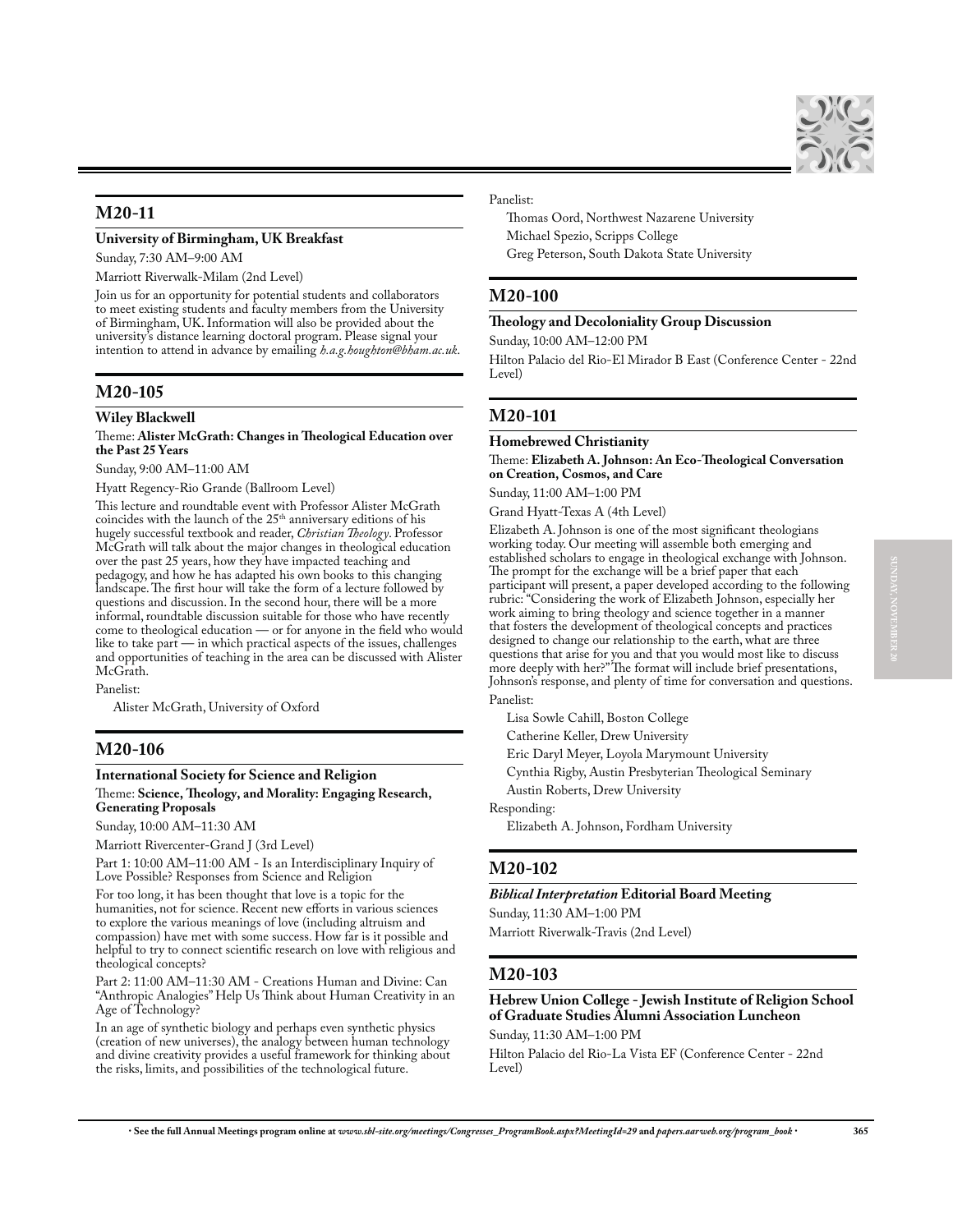# **SUNDAY, NOVEMBER 20**

### **M20-107**

## **Center for Public Theology at Wesley Theological Seminary** Theme: **Theology and Ethics in the Wake of the U.S. Election**

Sunday, 11:45 AM–12:45 PM

Hilton Palacio del Rio-La Vista D (Conference Center - 22nd Level) Where do we go from here? What does it mean to do "public theology" following this momentous and deeply fractious election cycle? Drop in and join colleagues of all political persuasions to debrief and look ahead over an informal lunch. Mike McCurry, former White House Press Secretary and Distinguished Professor of Public Theology at Wesley Theological Seminary will offer brief remarks on ethics, theology, and politics as the United States transitions from a contentious campaign season to new leadership. Participants are invited to engage each other on a range of topics such as civil discourse, the economy, LGBTIQ, race and racism, immigration, climate, and global affairs, or elect open conversation. While inspired by U.S. events, international perspectives are welcomed and encouraged. No fee or preregistration is required, as this event is open to registered conference participants. Sponsored by the Center for Public Theology at Wesley Theological Seminary in Washington, D.C., with special thanks to the Luce Foundation.

# **M20-200**

### **Sixth Annual Analytic Theology Lecture**

Sunday, 3:00 PM–4:30 PM

Hilton Palacio del Rio-Salon del Rey A (Mezzanine Level)

The "problem of evil" has dominated modern analytic philosophy of religion, with "original sin" merely seen as a further complication for the "free will defense." This lecture starts from a different direction: a close exegesis of the Genesis Fall narrative itself, with a focus on "sin" as misdirected desire. Drawing on a rich set of alternative renditions (from rabbinical, Greek, Syriac and Latin sources), a typology of contrasting classic accounts of sin is essayed. While each generates a theodicy problem of its own, a favoured philosophical solution emerges, intensifying rather than dissolving the classic *felix culpa* paradox, but freshly illuminating the relation between desire and freedom.

Sarah Coakley, University of Cambridge *Sin and Desire in Analytic Theology: A Return to Genesis 3*

# **M20-202**

#### **Theology Without Walls Group** Theme: **The Spiritual Life and the Personal or Transpersonal Reality**

Sunday, 1:00 PM–3:30 PM

Marriott Riverwalk-Alamo A (2nd Level)

Jerry L. Martin, University of Colorado, Presiding

Different religions — and different theologies within the religions — take different positions on whether reality is ultimately personal, transpersonal, both, or neither, and on what these alternatives mean. The answers may imply different forms of spiritual life.

Are there sufficient common terms and common ground for this topic to be open to intelligible debate across traditions?

- What are the experiences or considerations, apart from leaning on specific theological doctrines within a tradition, that lead us toward one answer or the other?
- What thinkers or conversations contribute to this issue?
- What are the implications of the answer we give for living in relation to the divine reality?

Panelist:

Hyo-Dong Lee, Drew University Jeffery D. Long, Elizabethtown College Robert C. Neville, Boston University Kurt Anders Richardson, McMaster University

## **M20-203**

### **Interfaith Youth Core**

Theme: **Faculty Resources for Interfaith Studies**

Sunday, 2:00 PM–3:00 PM

Marriott Rivercenter-Conference Room 6 (3rd Level)

Join Interfaith Youth Core's Academic Initiatives team to learn about opportunities and programs for faculty interested in the emerging field of interfaith and interreligious studies, including resources to engage religious diversity in the classroom. This year and in years past, IFYC has supported scholars through grants, faculty development seminars, conference gatherings, online resources, and more.

## **M20-204**

### **Toward Ecological Civilization**

### Theme: **EcoCiv Inaugural Address: Interviews and Discussion** Sunday, 3:00 PM–4:00 PM

Marriott Riverwalk-Alamo B (2nd Level)

Wm. Andrew Schwartz, Center for Process Studies, and Robert Overy-Brown, Claremont Graduate University, Presiding

EcoCiv (*www.ecociv.org*) recognizes that how we think influences what we do and that what we do influences how we think. Our mission is to increase appropriate responses to the global climate crisis by promoting the theory and practice of ecological civilization. Many of these responses are already being undertaken by communities and research groups around the world. Our unique contribution is to study and promote their work and to deepen awareness that they are working together toward common goals. A wide variety of experimental programs already demonstrate what it means to work toward ecological civilization, one guided by ecological worldviews that encourage respect and care for the community of life. We take seriously former AAR President Laurie Zoloth's call for the association to seriously consider its activities and professional development. In a dialogue facilitated by EcoCiv President Philip Clayton, this event will explore the roles of professional academic organizations and scholars of religion in analyzing what the minimal conditions for a sustainable mode of civilized human existence are on this planet. This conversation will attempt to display the work being done currently around the world and the concrete, practical steps necessary for the transition that these communities have already begun.

**366** x **See the full Annual Meetings program online at** *www.sbl-site.org/meetings/Congresses\_ProgramBook.aspx?MeetingId=29* **and** *papers.aarweb.org/program\_book* x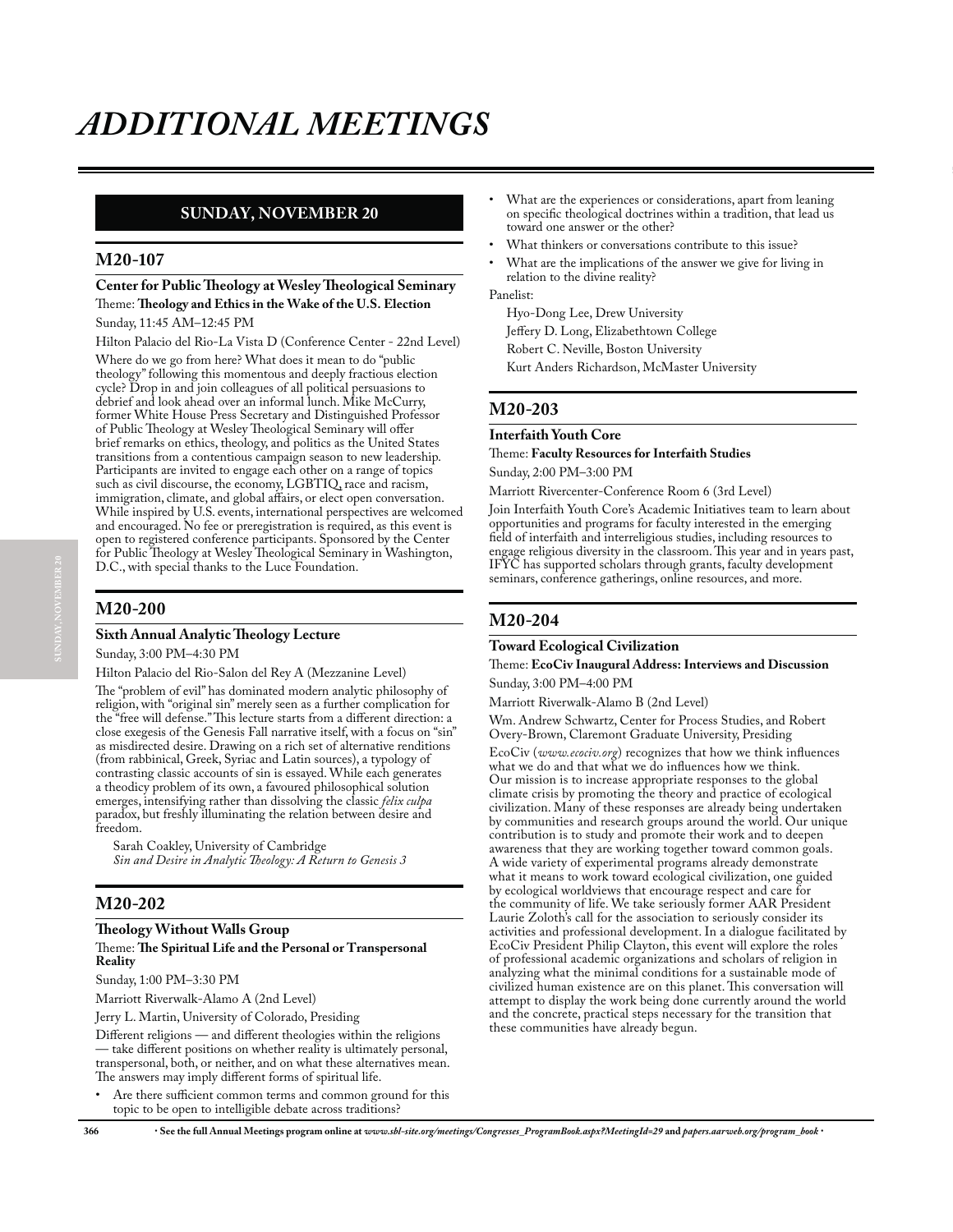

### Panelists:

Laurie Zoloth, Northwestern University Mary Evelyn Tucker, Yale University Laurel D. Kearns, Drew University Responding: Philip Clayton, Claremont School of Theology

# **M20-201**

### **North American Hindu Association of Dharma Studies** Theme: **Special Session: Does Hinduphobia Exist in the Academy?**

Sunday, 3:00 PM–5:00 PM

Hilton Palacio del Rio-El Mirador C West (Conference Center - 22nd Level)

Arvind Sharma, McGill University, Presiding Panelist:

Gerald J. Larson, University of California, Santa Barbara Pankaj Jain, University of North Texas Christopher Chapple, Loyola Marymount University Tanya Storch, University of the Pacific

Responding:

Rita Sherma, Graduate Theological Union For more information contact *Ritasherma@aol.com*.

## **M20-300**

**Tutku Tours**

Theme: **Paul's First Journey and the North African Connection** Sunday, 4:00 PM–5:00 PM Marriott Riverwalk-Alamo A (2nd Level)

# **M20-306**

### **Theology Without Walls Group Planning Meeting**

Sunday, 4:00 PM–5:00 PM

Marriott Riverwalk-Travis (2nd Level)

Jerry L. Martin, University of Colorado, Presiding

Join us for a discussion of current activities regarding transreligious theology and consideration of possible future Theology Without Walls projects.

John Thatamanil, Union Theological Seminary *Report on Publication Projects* Kurt Anders Richardson, McMaster University

*Report on Related Activities* Jeanine Diller, University of Toledo

*Report on Models of God and on Interfaith Activities*

Responding:

Christopher Denny, Saint John's University

## **M20-301**

## **Sixth Annual Analytic Theology Reception** Sunday, 4:30 PM–6:00 PM

Hilton Palacio del Rio-Salon del Rey B (Mezzanine Level)

# **M20-302**

*Journal of Religious Ethics* **Editorial Board Meeting** Sunday, 4:30 PM–6:00 PM Convention Center-006A (River Level)

# **M20-303**

### **Lutheran Scholars of Religion**

Theme: **Constructive Theologies from Lutheran Perspectives** Sunday, 5:00 PM–7:00 PM Hilton Palacio del Rio-La Condesa (Mezzanine Level) Business Meeting to follow. Paul Hinlicky, Roanoke College *Lutheran Theology as Critical Dogmatics* Mattias Martinson, Uppsala University *Christian Secularism as Challenge for Constructive Theology* Responding:

Matthias Gockel, University of Basel Deanna A. Thompson, Hamline University

# **M20-304**

## **Paulist Press, Liturgical Press, Orbis Books, Crossroad Publishing**

Theme: **Honoring Sandra Schneiders, IHM**

Sunday, 6:00 PM–7:30 PM

Marriott Riverwalk-Alamo D (2nd Level)

A celebration of Sandra's life and scholarly contributions to scripture, theology, spirituality and religious life. Paulist Press, Liturgical Press, Orbis Books, and the Crossroad Publishing Company are sponsoring a reception where Dr. Mary Coloe, Sr. Carol Zinn and Dr. Maeve Louise Heaney will speak briefly on the impact of her work. This occasion also celebrates her eightieth birthday.

# **M20-305**

### **Louisville Institute Annual Reception**

Sunday, 6:00 PM–8:00 PM

Marriott Riverwalk-Alamo C (2nd Level)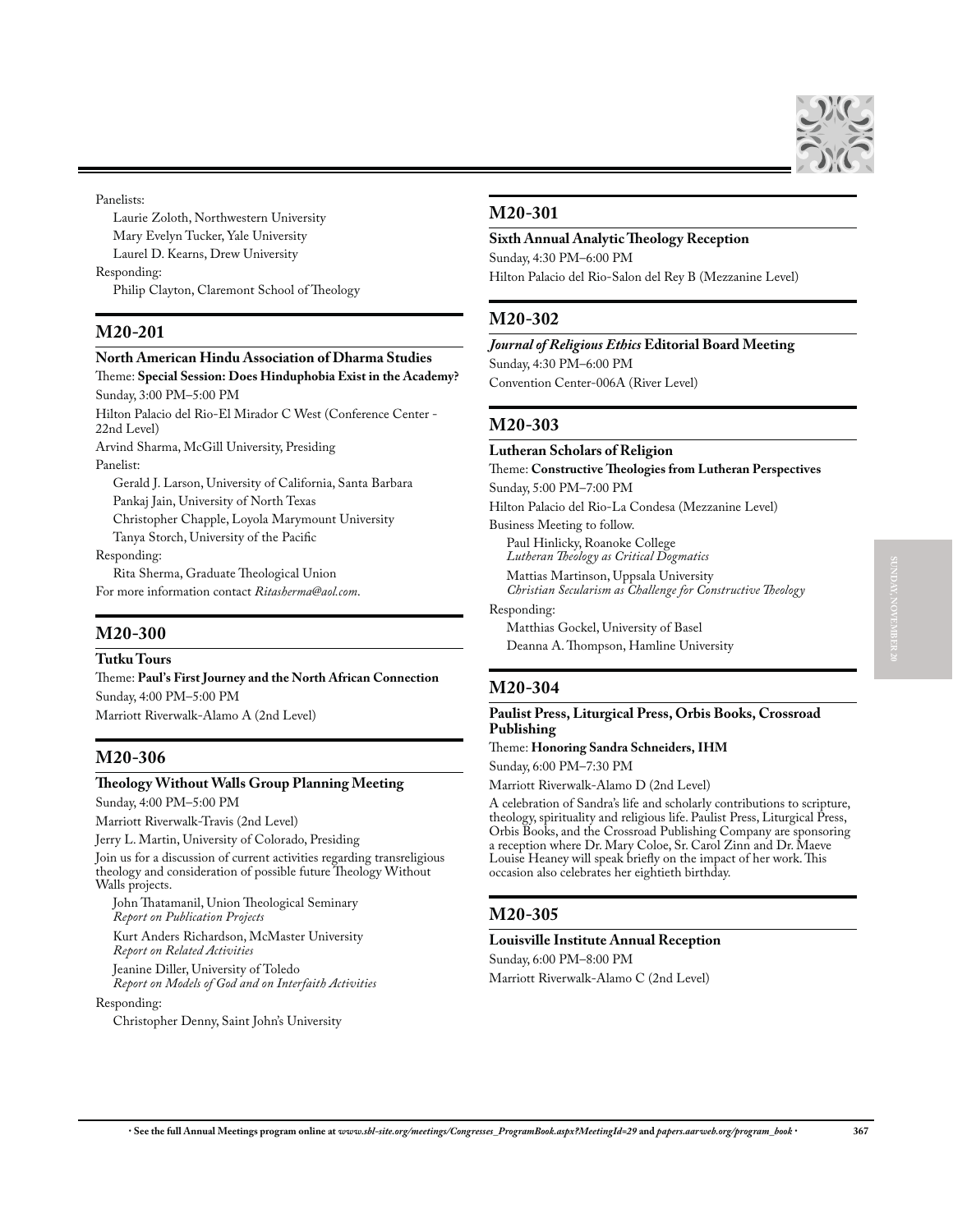# **SUNDAY, NOVEMBER 20**

### **M20-414**

### **Explorations in Theology and Apocalyptic** Theme: **A Love that Turns the Ages: Thinking Apocalyptically About Incarnation and Crucifixion**

Sunday, 6:30 PM–8:30 PM

Hilton Palacio del Rio-El Mirador C West (Conference Center - 22nd Level)

Philip G. Ziegler, University of Aberdeen, Presiding

This panel hosts papers investigating various aspects of the meaning, shape and consequence of the doctrine of incarnation and the theology of the cross in an apocalyptic perspective.

Robert David Nelson, Baker Academic and Brazos Press *The Crucifixion of Jesus Christ as Interruption: Toward an Apocalyptic Theologia Crucis*

David Congdon, InterVarsity Press Academic *Apocalypse as Perpetual Advent: The Christmas Sermons of Rudolf Bultmann*

Shannon Smythe, Seattle Pacific University *The Way of Divine and Human Handing-Over: Pauline Apocalyptic, Centering Prayer, and Vulnerable Solidarity*

Justin Jeffcoat Schedtler, Mount Vernon Presbyterian School *The Slaughtered Lamb Is King — From Theologia Crucis to Theologia Gloriae in the Book of Revelation*

# **M20-400**

### *Journal of Korean Religions* **Reception**

Sunday, 7:00 PM–8:30 PM

Marriott Riverwalk-Bowie (2nd Level)

The reception is open to anyone who has an interest in Korean religions. There will be a short program in which Korean Religions Group's activities will be recalled and celebrated, and the *Journal of Korean Religions* will be introduced.

## **M20-415**

### **University of Oxford and University of Cambridge Joint Reception**

### Sunday, 7:00 PM–8:30 PM

Hyatt Regency-Rio Grande West-Center

The Universities of Oxford and Cambridge are delighted to invite colleagues, friends, alumni, and prospective graduate students to a reception at the SBL and AAR Annual Meetings in San Antonio. Come hear an update on developments in Oxford's Faculty of Theology and Religion and Cambridge's Faculty of Divinity, and meet current faculty members. Prospective students are warmly welcome to come and learn about the benefits of studying in Oxford or Cambridge. Further information is available at *www.theology.ox.ac.uk* and *www.divinity.cam.ac.uk*.

## **M20-416**

## **Boston College Theology Department Reception**

Sunday, 7:00 PM–8:30 PM

Hyatt Regency-Mesquite (Hill Country Level)

Please join the Boston College Theology Department faculty, staff, and alumni for our annual SBL and AAR reception. We ask that you please RSVP to Stephanie Edwards at *edwardfg@bc.edu*. Thank you!

## **M20-401**

#### **School of Jewish Theology and Abraham Geiger College, University of Potsdam and Zacharias Frankel College, Berlin**

Sunday, 7:00 PM–9:00 PM

Hilton Palacio del Rio-La Vista DEF (Conference Center - 22nd Level)

In the winter semester of 2013/2014, the School of Jewish Theology at the University of Potsdam admitted the first students to study Jewish theology in the German third-level system. The first Jewish theological department in the German academic landscape is closely connected to the Abraham Geiger College (founded in 1999) and the Zacharias Frankel College (founded in 2013) who train rabbis for the Reform and Conservative movements in Europe. We would like you to get to know this unique combination of a Jewish Divinity School at a state university with rabbinical seminaries aiming at qualifying rabbis for the European Jewish renaissance. Meet representatives of these three institutions and get to know two interesting projects.

## **M20-417**

### **CIRCLE and Interfaith Youth Core**

### Theme: **Interfaith and Interreligious Studies Group Reception** Sunday, 7:00 PM–9:00 PM

Hyatt Regency-Live Oak (Hill Country Level)

Interfaith Youth Core (IFYC) and the Center for Inter-Religious Communal Leadership Education (CIRCLE) welcome you to attend this reception, which is open to the public and relevant for scholars interested or engaged in the emerging field of interfaith and interreligious studies.

## **M20-418**

### **Princeton University Department of Religion Reception**

Sunday, 7:00 PM–9:00 PM

Marriott Rivercenter-Grand D (3rd Level)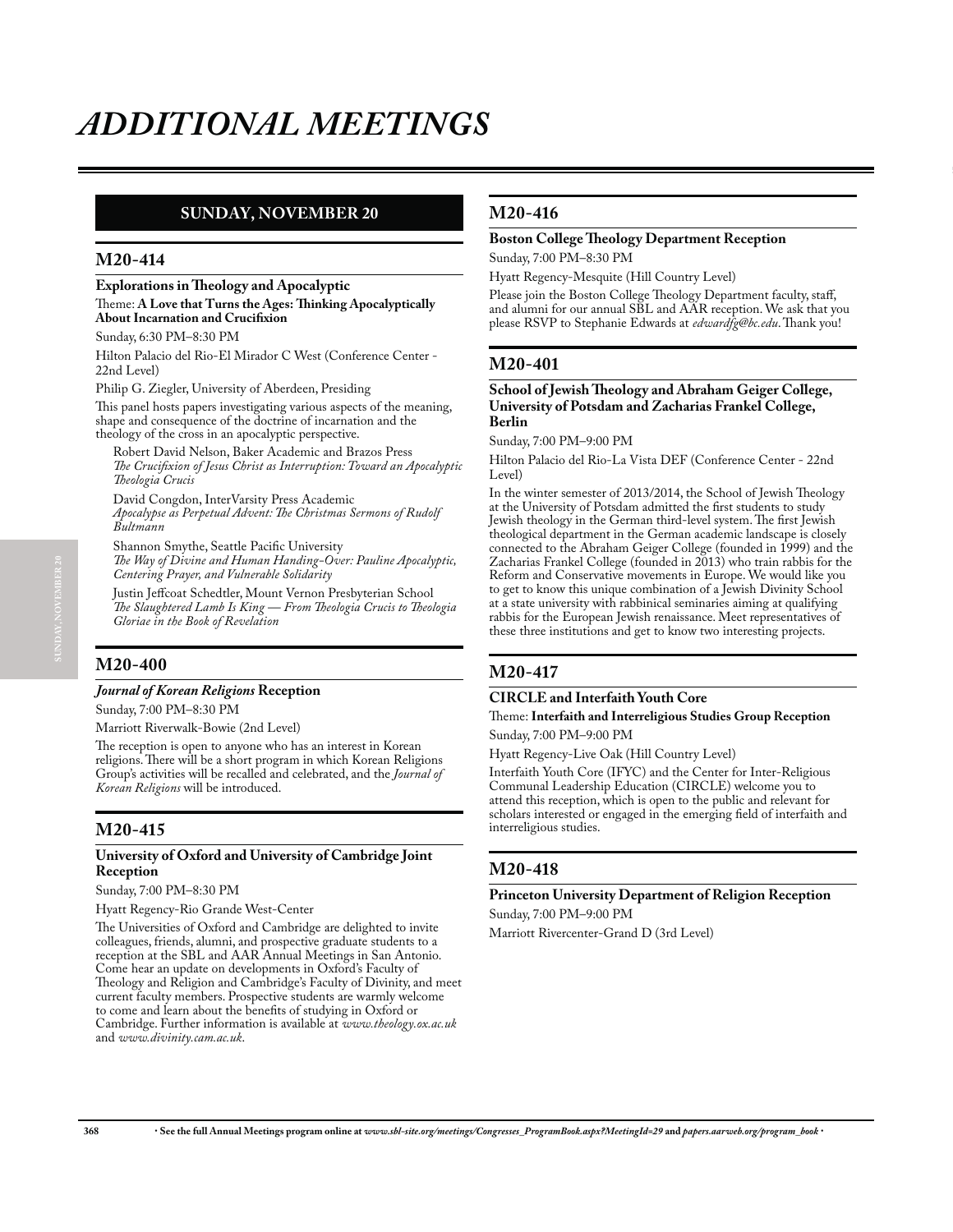

## **M20-419**

**Religious Coalition for Reproductive Choice** Theme: **Understanding the Impact of Reproductive Loss on Women and Families**

Sunday, 7:00 PM–9:00 PM

Hilton Palacio del Rio-La Vista A (Conference Center - 22nd Level)

Join us for a meeting about reproductive loss. What do religious scholars, seminarians, and religious leaders need to know about counseling woman and their families experiencing miscarriage, infertility, stillbirth, abortion, or adoption? The Religious Coalition for Reproductive Choice offers an intensive curriculum covering medical, emotional, and spiritual issues and the impact upon women and their family members. The training also discusses particular issues involved around reproductive loss for those in the lesbian, gay, bisexual, and transgender communities. Come hear about this important resource available to seminaries, religious institutions, and other professionals. A light dinner/heavy hors d'oeuvres will be provided. Please RSVP to *tbondleonard@rcrc.org*.

## **M20-421**

### **Inter-rituality Workshop**

Theme: **Comparing Local Theologies of Shared Religious Practice at Christian-Muslim Pilgrimage Sites**

Sunday, 7:00 PM–9:00 PM

Marriott Rivercenter-Conference Room 12 (3rd Level)

### **M20-429**

#### **Academy Anonymous Recovery Meeting (AARM)**

Sunday, 7:30 PM–8:30 PM

Marriott Riverwalk-Travis (2nd Level)

Although not affiliated with AA or NA or any of the other 12-step fellowships, the SBL and AAR conference will provide daily open discussion meetings for those seeking some serenity and support amid the craziness of the conference. Members of any 12-step fellowship or with any identification (alcoholic, addict, food or sex or gambling issues, Al-anon, co-dependent, etc.) are all welcome.

### **M20-422**

## **University of Notre Dame Theology Reception**

Sunday, 7:30 PM–9:00 PM

Hyatt Regency-Pecan (Hill Country Level)

### **M20-420**

### **University of Iowa Alumni and Friends Reception**

Sunday, 7:30 PM–9:30 PM Marriott Riverwalk-Alamo A (2nd Level)

### **M20-423**

### **China Academic Consortium**

Theme: **Networking with Chinese Christian Scholars** Sunday, 7:30 PM–9:30 PM

Marriott Riverwalk-Milam (2nd Level)

The CAC is sponsoring this networking meeting to gather the western scholars interested in China and Chinese scholars committed in Christianity and humanity studies for future projects.

### **M20-402**

**Brown University Reception**

Sunday, 8:00 PM–10:00 PM

Marriott Rivercenter-Grand A (3rd Level)

### **M20-403**

### **Trinity Evangelical Divinity School Alumni & Friends Dessert Reception**

Sunday, 8:00 PM–10:00 PM

Hilton Palacio del Rio-La Vista BC (Conference Center - 22nd Level)

### **M20-424**

## *Religion and American Culture* **Reception** Sunday, 8:00 PM–10:00 PM

Hyatt Regency-Rio Grande East (Ballroom Level)

### **M20-404**

### **Brite Divinity School Reception**

Sunday, 9:00 PM–10:30 PM

Marriott Rivercenter-Conference Room 17-18 (3rd Level)

### **M20-425**

**Vanderbilt University Divinity School Reception** Sunday, 9:00 PM–10:30 PM Marriott Rivercenter-Grand G (3rd Level)

### **M20-405**

**Columbia University Religion Department Reception** Sunday, 9:00 PM–11:00 PM Marriott Rivercenter-Grand B (3rd Level)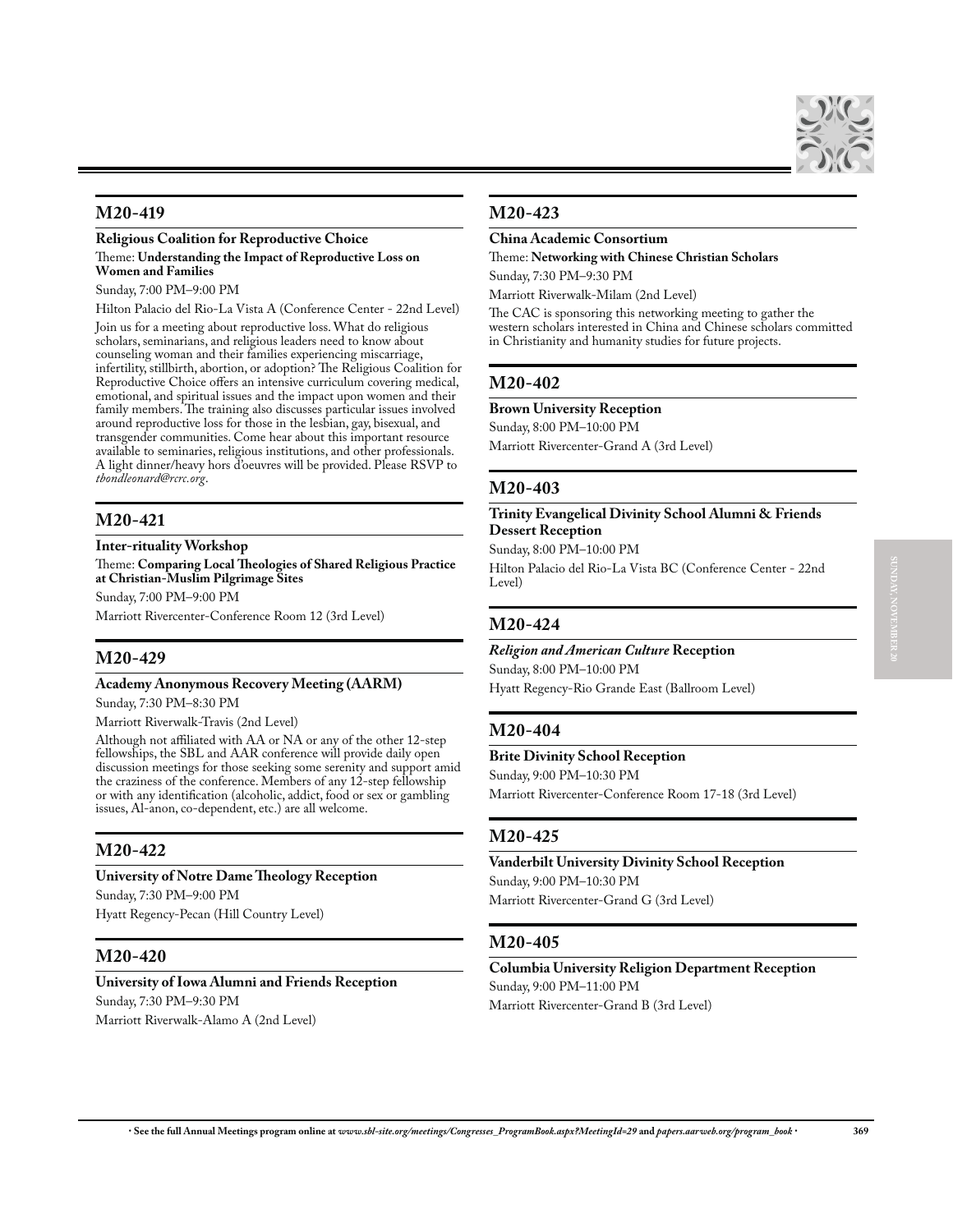# **SUNDAY, NOVEMBER 20**

## **M20-406**

**Drew University Theological School Annual Alumni Gathering** Sunday, 9:00 PM–11:00 PM Marriott Riverwalk-Alamo F (2nd Level)

## **M20-407**

**Emory University Graduate Division of Religion (GDR) Reception** Sunday, 9:00 PM–11:00 PM Marriott Rivercenter-Grand E (3rd Level)

## **M20-408**

**Florida State University Religion Reception** Sunday, 9:00 PM–11:00 PM Marriott Rivercenter-Grand L (3rd Level)

## **M20-409**

**Garrett-Evangelical Theological Seminary PhD Annual Reception** Sunday, 9:00 PM–11:00 PM Marriott Riverwalk-Alamo E (2nd Level)

## **M20-410**

**Johns Hopkins University Reception** Sunday, 9:00 PM–11:00 PM Marriott Rivercenter-Grand K (3rd Level)

## **M20-411**

**Southern Methodist University and Perkins School of Theology Alumni/ae and Friends Reception** Sunday, 9:00 PM–11:00 PM Marriott Riverwalk-Alamo B (2nd Level)

# **M20-412**

**Union Theological Seminary Alumni/ae Reception** Sunday, 9:00 PM–11:00 PM Marriott Rivercenter-Grand J (3rd Level)

## **M20-413**

**University of California, Santa Barbara Religious Studies Reception** Sunday, 9:00 PM–11:00 PM Marriott Rivercenter-Grand I (3rd Level)

**M20-426** 

**Boston University Reception** Sunday, 9:00 PM–11:00 PM Marriott Rivercenter-Grand C (3rd Level)

## **M20-427**

**Syracuse University Department of Religion Reception** Sunday, 9:00 PM–11:00 PM Marriott Riverwalk-Alamo D (2nd Level)

## **M20-428**

**University of Chicago Divinity School Reception for Alumni and Friends** Sunday, 9:00 PM–11:00 PM Marriott Rivercenter-Grand H (3rd Level)

# **MONDAY, NOVEMBER 21**

## **M21-1**

**Regent College Friends Breakfast** Monday, 7:00 AM–8:30 AM Hilton Palacio del Rio-Salon del Rey A (Mezzanine Level)

## **M21-6**

**Dead Sea Scrolls Foundation Board of Advisors Meeting** Monday, 7:00 AM–8:30 AM Marriott Rivercenter-Conference Room 9 (3rd Level)

## **M21-2**

*Restoration Quarterly* **Breakfast** Monday, 7:00 AM–8:45 AM Hilton Palacio del Rio-Salon del Rey B (Mezzanine Level)

# **M21-3**

**Fuller Theological Seminary Alumni Breakfast** Monday, 7:00 AM–9:00 AM Hilton Palacio del Rio-Salon del Rey C (Mezzanine Level)

**370** x **See the full Annual Meetings program online at** *www.sbl-site.org/meetings/Congresses\_ProgramBook.aspx?MeetingId=29* **and** *papers.aarweb.org/program\_book* x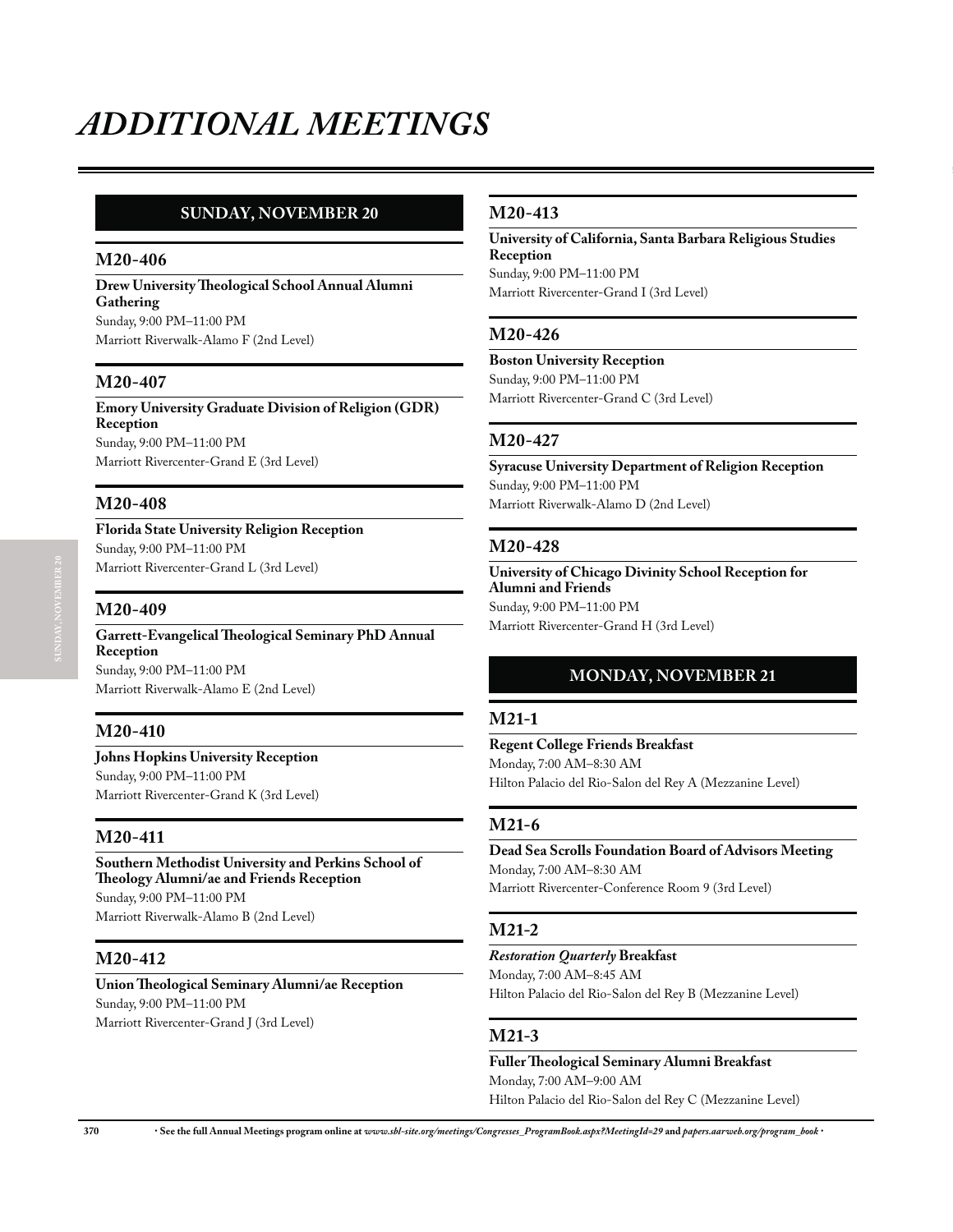## **M21-7**

## **Union Presbyterian Seminary Alumni Breakfast**

Monday, 7:30 AM–8:45 AM

Hilton Palacio del Rio-La Vista DE (Conference Center - 22nd Level)

Come hear what's new at Union while enjoying table fellowship with your seminary friends and colleagues. Also, meet our new Alumni Director Clay Macaulay (D.Min.'85)! The cost for this breakfast is \$20. Please register by Monday, November 14 here: *https://www. regonline.com/UnionBreakfast2016*. For questions please contact Hayley Mathews in the Alumni Office: *hmathews@upsem.edu*.

# **M21-4**

### *Dead Sea Discoveries* **Editorial Board Meeting**

Monday, 7:30 AM–9:00 AM

Hilton Palacio del Rio-La Vista AB (Conference Center - 22nd Level)

# **M21-8**

### **University of Chicago Divinity School Coffee with the Dean for Prospective Students**

Monday, 7:30 AM–9:00 AM

Marriott Rivercenter-Conference Room 17 (3rd Level)

# **M21-5**

### **Liverpool Hope University and University of Manchester** Theme: **Rapture and Reason: Conversion Experience in the Transatlantic Revival, 1730-1820**

Monday, 8:00 AM–11:30 AM

Convention Center-007C (River Level)

Tom Greggs, King's College and University of Aberdeen, Presiding Panelist:

Andrew Cheatle, Liverpool Hope University

Gareth Lloyd, University of Manchester

Rachel Cope, Brigham Young University

David Hart, Methodist Church of Great Britain

Bruce Hindmarsh, Regent College

Sean McGever, King's College and University of Aberdeen

# **M21-101**

### **International Society for Science and Religion** Theme: **What Religious Leaders Should Know about Science: New Strategies from Sweden, England, and the U.S.**

Monday, 10:00 AM–11:30 AM

Grand Hyatt-Bowie B (2nd Level)

New efforts are underway in three nations to try to increase a positive awareness of science on the part of clergy and other religious leaders. In Sweden, the program at Uppsala University is open to Islamic as well as Christian leaders. The program in England, based in the divinity faculty at the University of Durham, is integrated into a wider program of science and religion that addresses foundational as well as media-related questions. In the US, the American Association for the Advancement of Science has cooperated with the Association of Theological Schools in a series of grants and workshops to seminary faculty. In each case, these programs are part of the global outreach of the John Templeton Foundation. The panelists will review main accomplishments, insights gained, and future strategies.

### Panelist:

Mikael Stenmark, Uppsala University David Wilkinson, Durham University Ronald S. Cole-Turner, Pittsburgh Theological Seminary

## **M21-100**

## *Journal for the Study of Judaism* **and Series Editorial Board Meeting**

Monday, 11:30 AM–1:00 PM Marriott Riverwalk-Milam (2nd Level)

## **M21-102**

# **Council on Foreign Relations**

Theme: **Religion and Foreign Policy Initiative Luncheon Discussion**

Monday, 11:30 AM–1:00 PM

Marriott Rivercenter-Grand I (3rd Level)

Join CFR's Religion and Foreign Policy Initiative for a buffet lunch followed by a panel discussion. CFR's Religion and Foreign Policy Initiative provides a forum for congregational and lay leaders, scholars of religion, and representatives of faith-based organizations from across the country to connect with policymakers, CFR fellows, and other experts to discuss a broad range of public policy issues at the intersection of religion and global affairs. Visit us in the Exhibit Hall at Booth 736.